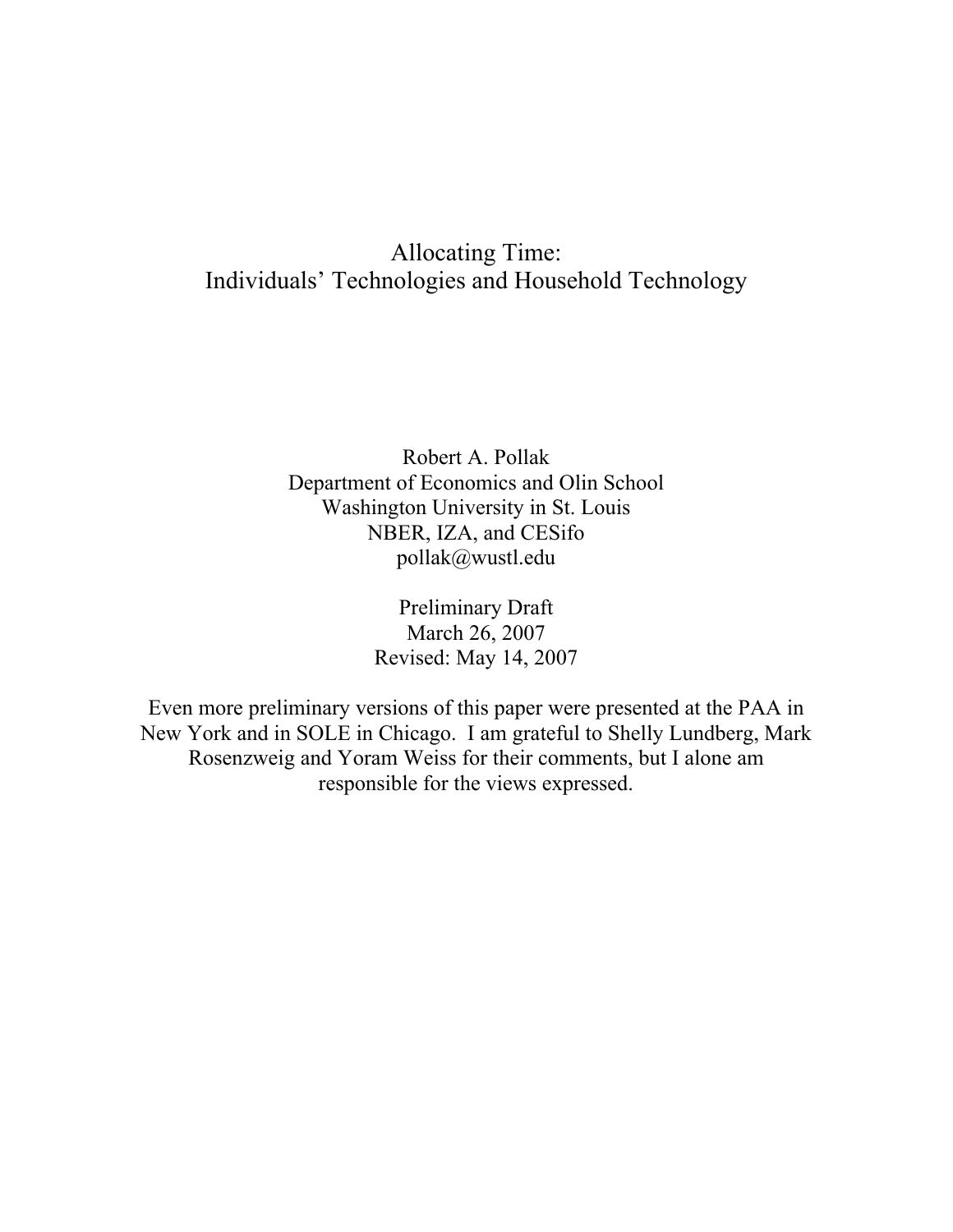## **Abstract**

 The household production model remains the lens through which virtually all economists and many other social scientists view household time allocation. A model of the household that allows household production model involves three basic elements: household technology, individuals' preferences, and household collective choice.

 I focus on the neglected relationship between individuals' technologies and household technology. Individual technologies are visible at three crucial points in the life cycle: before household formation, following divorce, and following the death of a spouse. I show that if the household technology is "additive" (i.e., the sum of the individuals' technologies), then information or assumptions about individuals' technologies implies restrictions on household technology. More specifically, I show that the assumption that the household technology is additive is compatible with Becker's assumption that the spouses' time inputs are perfect substitutes only in a narrow class of implausible special cases. I argue that the standard explanation of gender specialization within the household as a consequence of special assumptions about household technology needs reconsideration.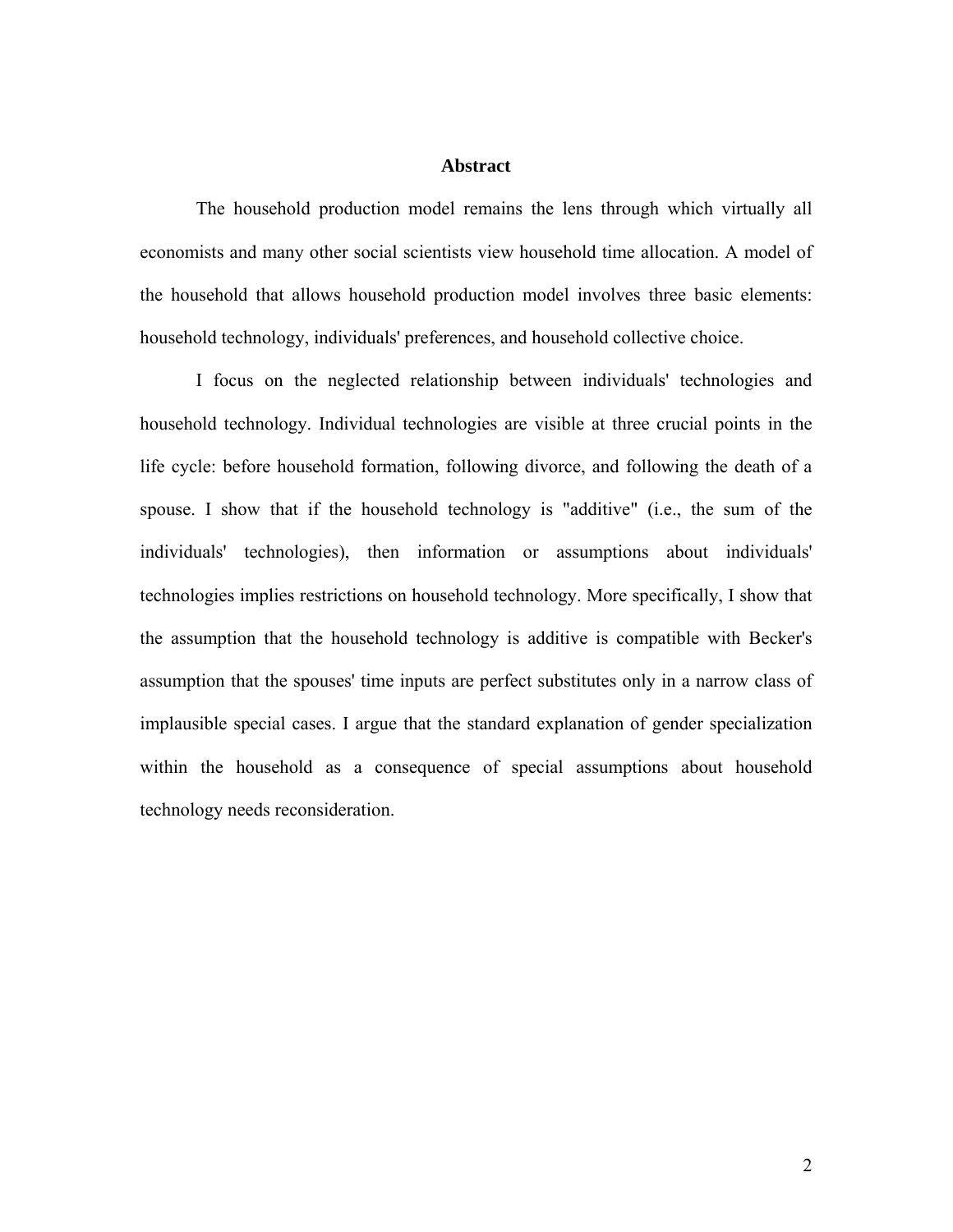The household production model remains the lens through which virtually all economists and many other social scientists view household time allocation. For many social scientists, certainly for economists, the starting point of the modern time-use literature is Becker (1965), "A Theory of the Allocation of Time." In that paper, Becker introduced the household production model which has become the centerpiece of what Nerlove (1974) called the "new home economics."<sup>1</sup> Becker's 1965 article placed household time allocation on the agenda for economists and, directly and indirectly, influenced many other social scientists.

 Becker (1965) provided a clear statement of the foundations of the household production model in the context of a single-person household. Becker wrote: households are "assumed to combine time and market goods to produce more basic commodities that directly enter their utility functions." As the phrase "their utility functions" suggests, Becker (1965) focused on single-person households, devoting only one paragraph to "The Division of Labour Within Families." Without additional assumptions, the implications of the new home economics for labor supply and for the demand for market goods are essentially equivalent to those of the traditional neoclassical theory of consumer behavior.<sup>2</sup> As Pollak and Wachter (1975) argued, this equivalence shows that the power of the new home economics to place restrictions on labor supply or the demand for goods beyond those implied by neoclassical theory depends on imposing additional assumptions. These assumptions may take the form of restrictions on household

l

 $1$  Of course there were precursors -- most immediately Mincer (1963), and three decades earlier, Reid (1934), *Economics of Household Production*, a book whose title suggests its concerns. 2

 $P^2$  Proof: Suppose that there are n goods and n commodities, and that the household production functions are such that one unit of good i produces one unit of commodity i; this corresponds to a degenerate household technology in which commodities are produced by market goods without any input of household time. The utility function defined over commodities thus becomes a utility function defined over market goods.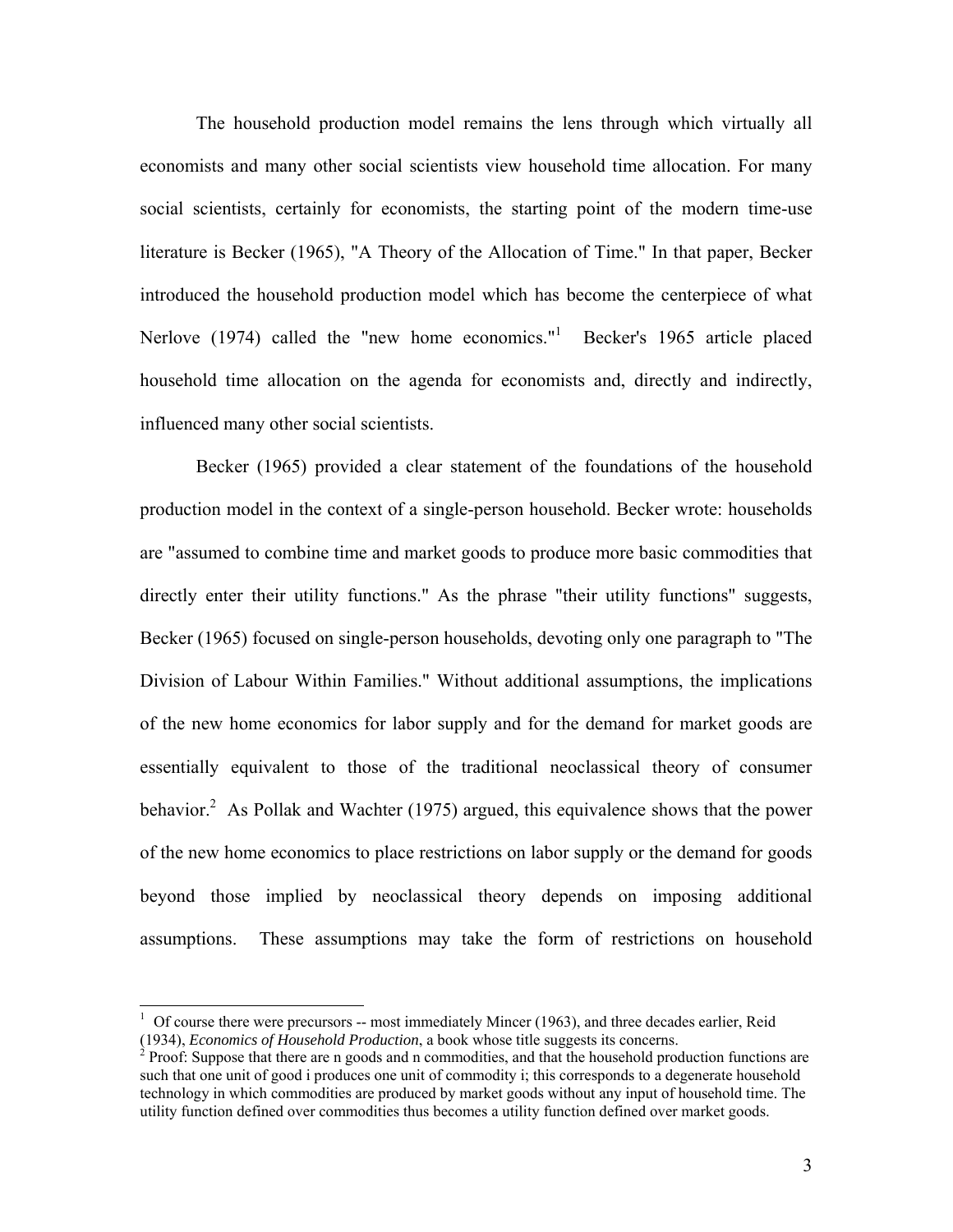technology, restrictions on preferences, or assumptions about the number of basic commodities relative to the number of market goods.

The most important contribution of the new home economics, however, has not been its ability to place restrictions on labor supply or the demand for market goods but its ability to draw attention to behavior *within* households. Fertility is one such behavior, investment in children's human capital is another, and time allocation is a third. When "A Theory of the Allocation of Time" appeared in 1965, "revealed preference" held sway in economics and economists equated "observable behavior" with "observable market behavior." Most economists recognized only two uses of time: market work ("labor") and an aggregate residual consisting of all other uses of time ("leisure"). Labor economists moved beyond this dichotomous labor-leisure distinction by distinguishing among various categories of market work. In this they followed Adam Smith who recognized equalizing wage differentials which reflect the pleasantness or unpleasantness of various occupations. The household production model refocused the discussion of time use away from the labor/leisure choice and occupational choice. Instead, it provided at least a trichotomous distinction (market work/ leisure/ household production), and often a fine grained classification of household production activities. Unlike the labor economics literature on equalizing differentials, however, the new home economics typically assumed that individuals derived no "process benefits" (or disbenefits) corresponding to the pleasantness or unpleasantness of engaging in various household production activities.

For issues of time allocation within households, Becker's 1965 *Economic Journal* article, Pollak and Wachter's 1975 *Journal of Political Economy* article, and the three

4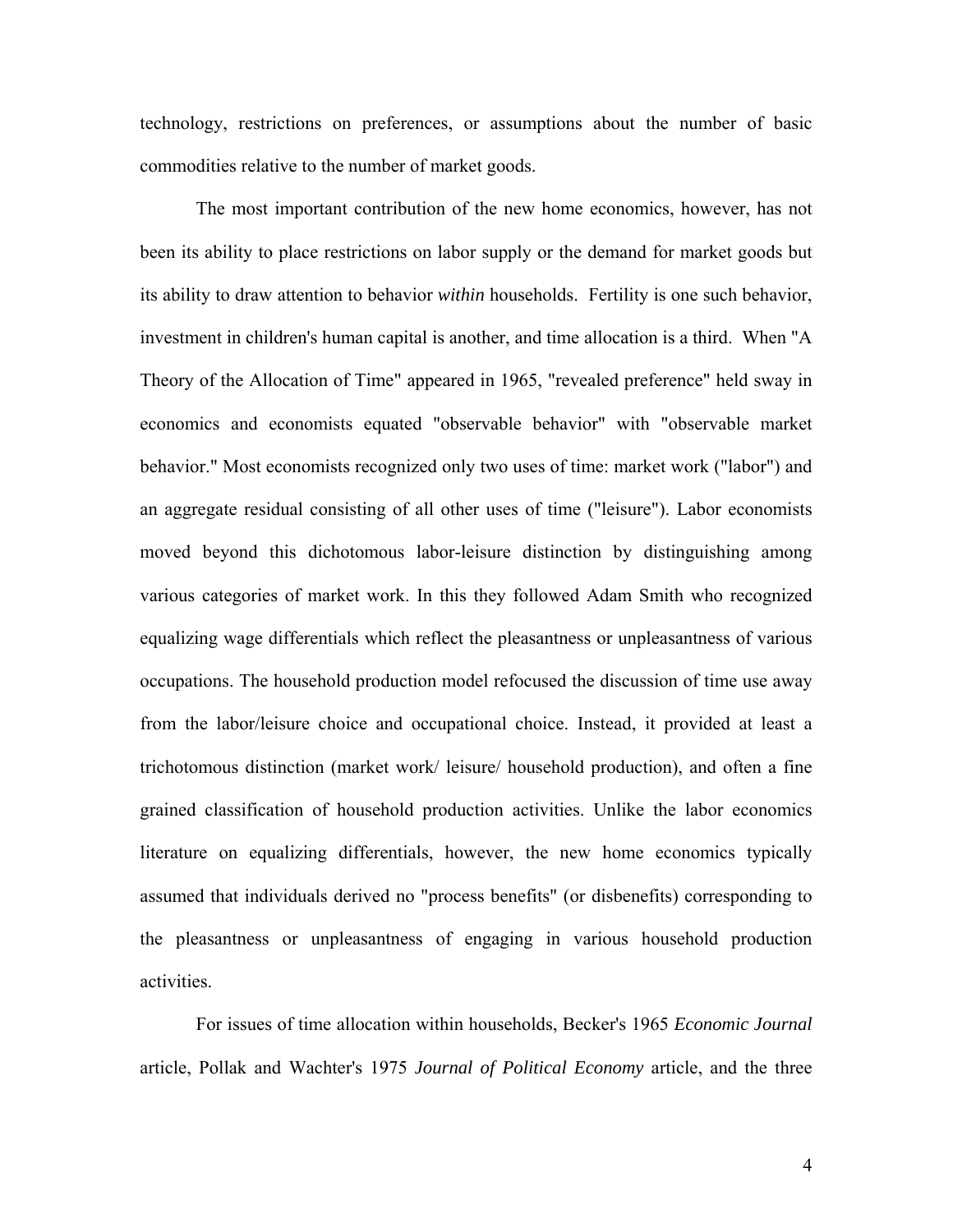chapters on time use in Becker's *Treatise on the Family* come close to exhausting the theoretical literature. Since the mid 1980s, virtually all research on time use has been empirical rather than theoretical. The most recent theoretical work cited in most time use papers is the 1991 edition of Becker's *Treatise on the Family*, and two of the three chapters on household production and time use that appeared there also appeared in the 1981 edition of the *Treatise*. The first of these, a brief chapter on "Single-Person Households," generalized the household production model of Becker (1965) by introducing human capital that augments the productivity of time in household production.<sup>3</sup> The second of these chapters, the "Division of Labor in Households and Families," presented the celebrated specialization theorems. The third chapter on time use, which originally appeared as Becker (1985), examines the allocation of "effort" and elaborates on the earlier material on the "sexual division of labor."

For multiple-person households the theory of time use is conspicuously underdeveloped. Issues of time allocation, specialization, and division of labor arise in all multiple-person households: married couple households, cohabiting couples, gay and lesbian couples, or adult children who coreside with disabled elderly parents, and in nonfamily households (e.g., college roommates). Furthermore, as the title of Becker's chapter "Division of Labor in Households and Families" suggests, the issue of specialization implicates families as well as households. The sorting of individuals into households and families is endogenous. Ellickson (2006) provides an insightful transaction cost analysis of household size, composition, and governance. Pollak (2007)

 $3$  The role of human capital in household production was not discussed in Becker (1965).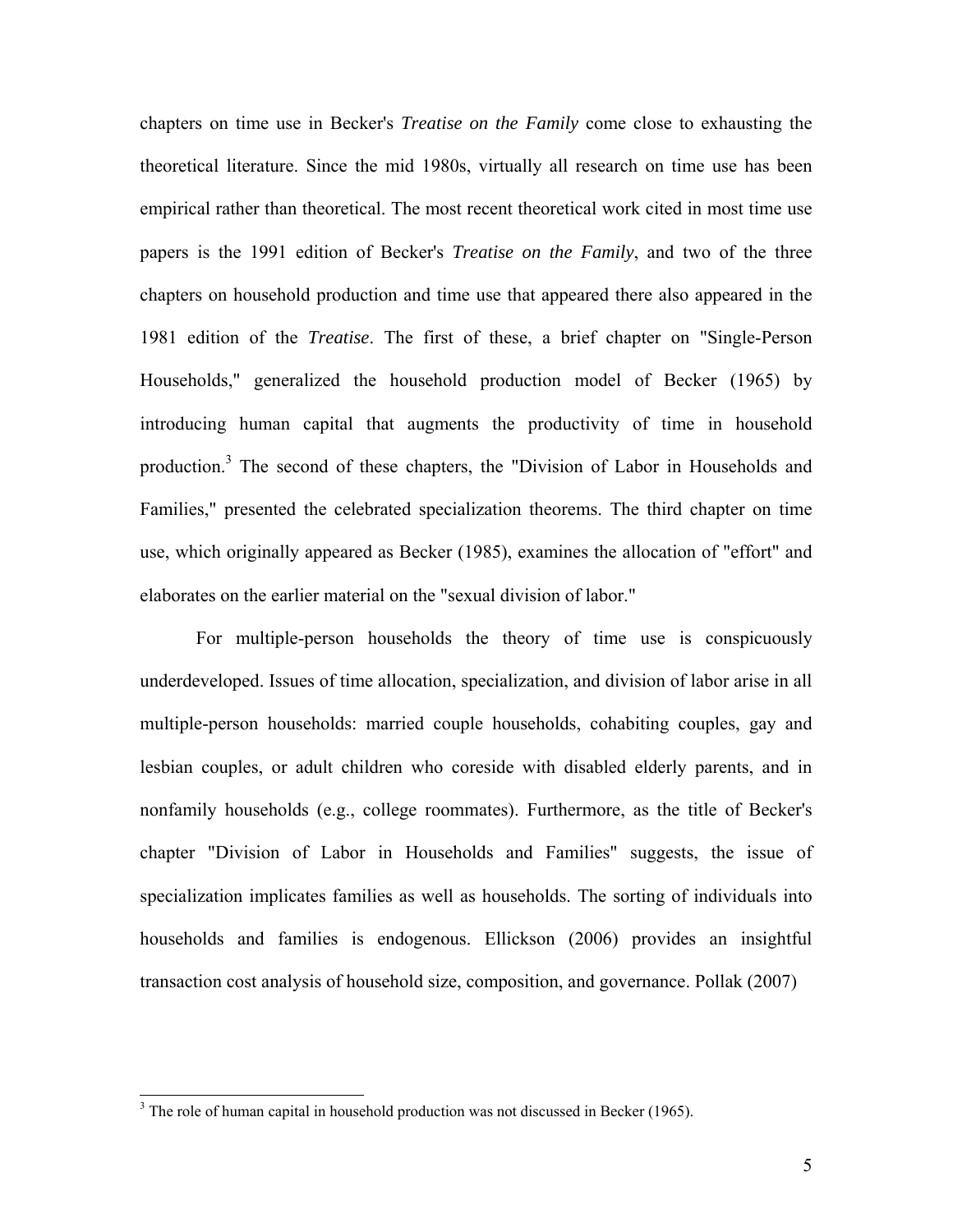discusses the relationship between Ellickson's analysis and family bargaining

Becker (1965) devotes only a paragraph to multiple-person households; Pollak and Wachter (1975) ignore them completely. Becker (1991) discusses multiple-person households but his conclusions (e.g., about specialization) follow not from the basic assumption that households "combine time and market goods to produce more basic commodities" but from dubious auxiliary assumptions.

To understand the role of Becker's auxiliary assumptions, I begin by reformulating the analysis of multiple person households. The analysis involves three basic elements: household technology, individuals' preferences, and household collective choice.

- Household technology specifies the constraints, other than the market and time constraints, that define a household's feasible set. Household technology can be represented by production sets or, in the absence of joint production, by household production functions. Following Pollak and Wachter (1975), I argue that recognizing joint production is crucial because process benefits imply joint production. I shall emphasize the relationship between household technology and individuals' technologies, a relationship that has thus far been ignored.
- Individual preferences specify the objective functions that individuals seek to maximize. I emphasize the importance of process benefits and, in multipleperson households, interdependent preferences (e.g., preferences in which each spouse cares about the consumption and time use of the other). The three chapters on time use in the *Treatise* assume away joint production, although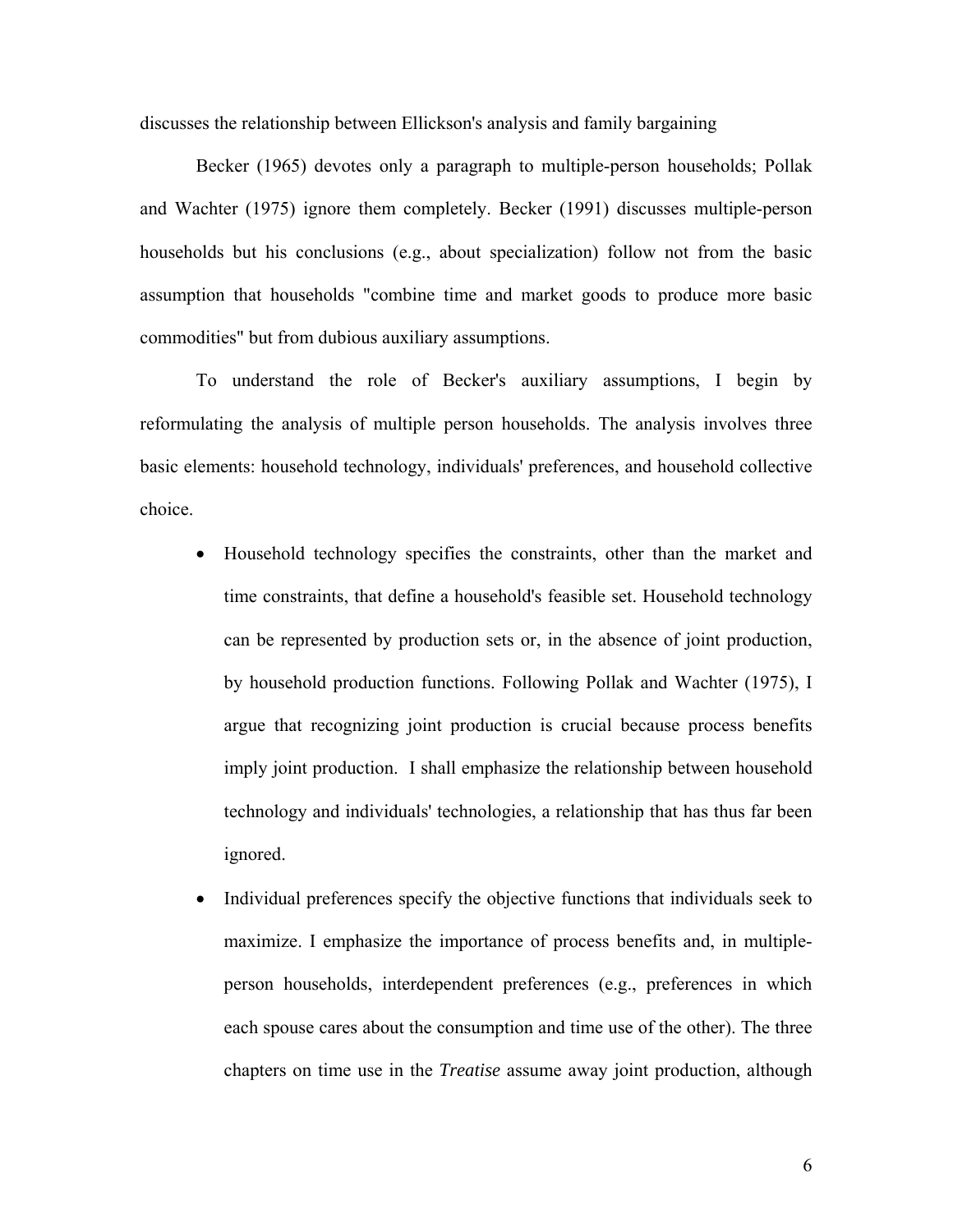the introduction to the 1991 edition of the *Treatise*, acknowledges that the specification he called "altruism" is overly restrictive because it excludes plausible patterns of interdependence preferences.

• Household collective choice, with its emphasis on bargaining over the sharing of benefits and burdens within the household, now occupies center stage in family economics. Restricting their attention to single-person households, Becker (1965) and Pollak and Wachter (1975) assume utility maximization. In the *Treatise*, Becker assumes that multiple person households maximize a household utility function subject to household budget and technology constraints. He justifies this assumption by appealing to the "altruist model" which implies that a multiple-person household will behave as if it were single person households (i.e., maximzing a household utility function subject to household constraints.) The altruist model is a simple model of household collective choice with implications (e.g., for pooling) that are rejected by empirical data.

 Transaction costs fit awkwardly into this three element framework. Transaction costs are the costs of negotiating, monitoring, and enforcing agreements. The application of transaction cost analysis to the household began with Ben-Porath (1980) and Pollak (1985). Ellickson (2006) extends this analysis, emphasizing the importance of norms in household governance; Pollak (2007) integrates Ellickson's analysis with theories of household bargaining. Transaction costs clearly constraint the opportunities available to households. Although an argument can be made for treating transaction costs as a fourth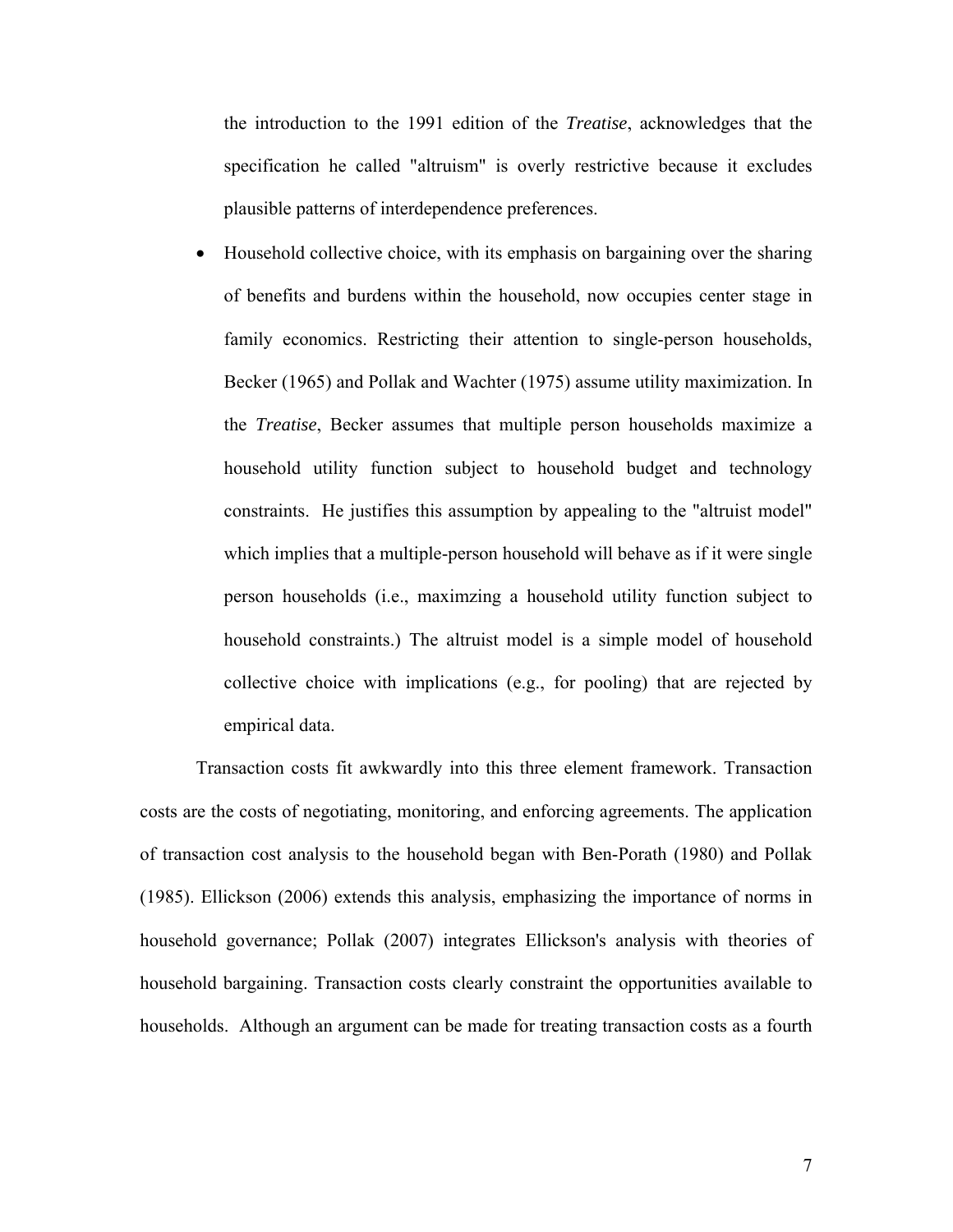distinct element, I prefer to treat transaction costs as a component of household collective choice.

 This basic three-element framework -- technology, preferences, and household collective choice -- clarifies the roles of production efficiency and bargaining power as determinants of patterns of specialization within the household. Except in very special cases, household time allocation reflects both bargaining power and production efficiency.

In addition to household technology, individuals' preferences, household collective choice, and transaction costs, three dynamic factors that operate through technology and through preferences play prominent roles in the analysis of time allocation: household human capital, household physical capital, and preference formation.

The first bargaining models of marriage were published in the early 1980s by Manser and Brown (1980) and by McElroy and Horney (1981). Samuelson (1956) pointed out that the unitary model, which assumes a household utility function, fails to address the problem of aggregating individuals' preferences into household preferences. I discuss Samuelson's contribution in Pollak (2006).

Unitary models imply that household behavior is consistent with maximization of a household utility function subject to household resource and technology constraints. An analysis that begins by assuming a unitary model assumes away the bargaining issues that now play a central in the economics of the family.

In this paper I explore several themes related to time allocation and the implied pattern of "specialization" within households. I begin with the empirical observation that

8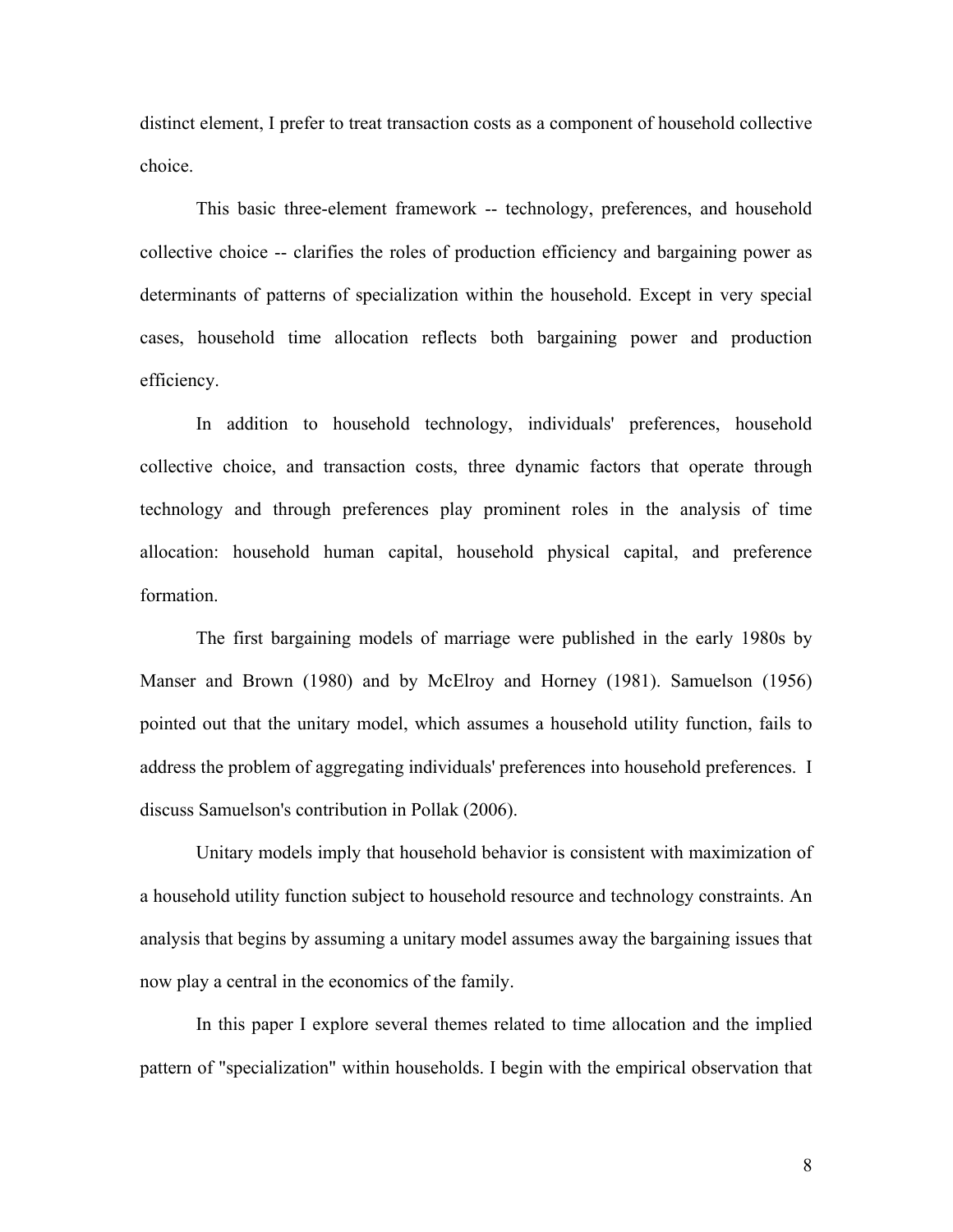gender specialization within households is pervasive. Husbands may once have specialized in the market sector and wives in the household sector, but both husbands and wives now participate in the market sector. In this paper I focus on theoretical explanations for specialization and, more specifically, whether specialization is a consequence of the structure of the household technology.

I show that Becker's conclusion that husbands specialize in the market sector and wives specialize in the household sector does not follow from the basic assumptions about household technology. Instead, the specialization conclusion rests on auxiliary assumptions to which neither economic theory in general, nor the household production model in particular, have any commitment. For example, as Lundberg (2005) points out, the home/market specialization conclusion depends crucially on the assumption that the household "sector" produces only a single "commodity." If we replace Becker's assumption that there is only one household commodity by the alternative assumption that there are m household commodities then, for households in which both husbands and wives participate in the market, Becker's reasoning implies that husbands will specialize in the production of m\* of these home-produced commodities and the wives will specialize in the production of the remaining m-m\* commodities.

 Even this m-commodity specialization conclusion rests on auxiliary assumptions about the household technology. For example, Becker assumes that household production functions exhibit constant or increasing returns to scale. But if individuals who increase the time they devote to an activity become tired or bored, and if fatigue or boredom causes them to become less productive, then the household production functions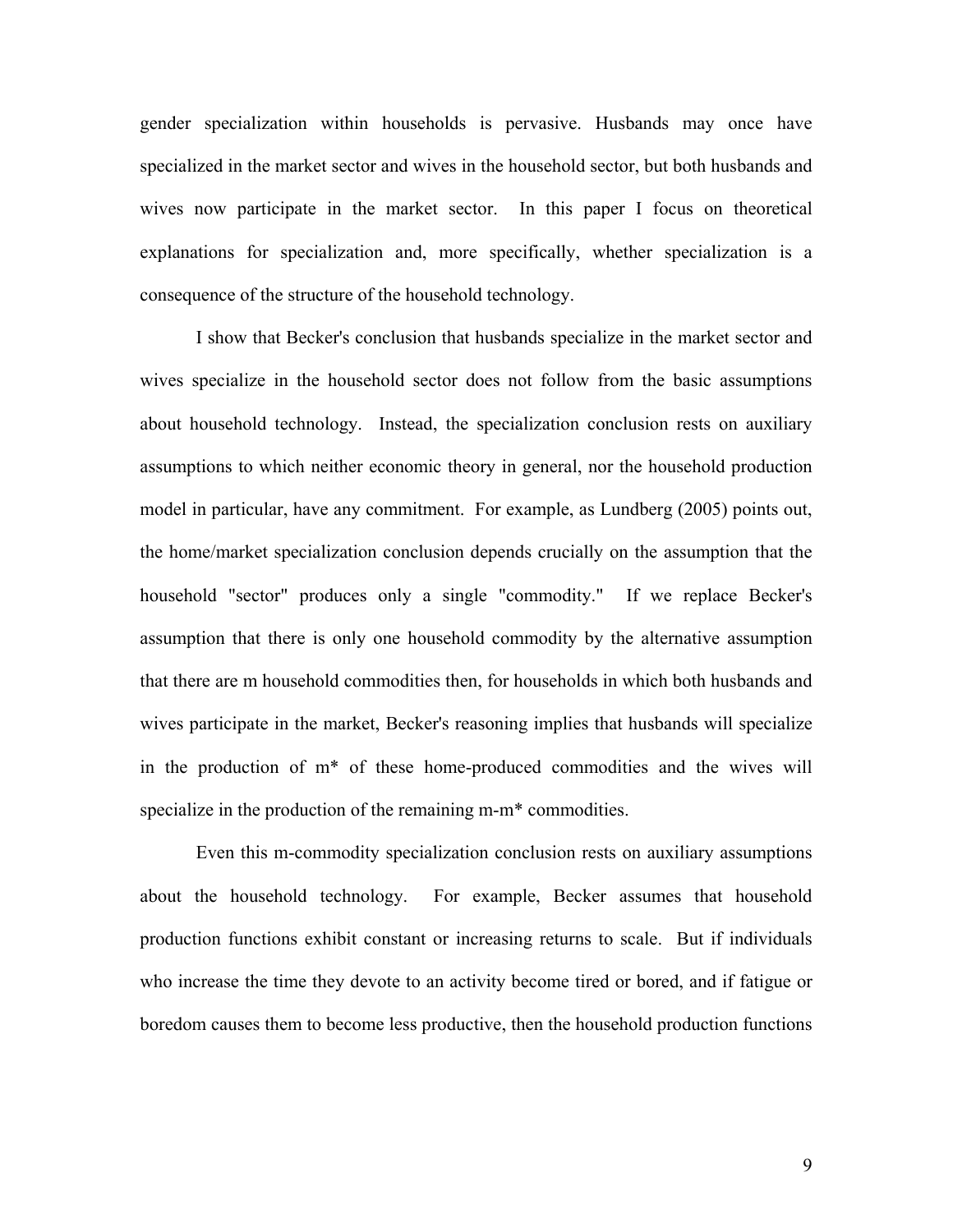exhibit decreasing returns to scale.<sup>45</sup> If spouses' production functions for a commodity exhibit decreasing returns to scale, efficiency *may* require both spouses to participate in its production.

Becker attributes specialization and the division of labor within the household to the substitutability of husbands' and wives' time inputs in production and to the accumulation of commodity-specific human capital. I argue that neither of these explanations is plausible. I argue that spouses time inputs are unlikely to be perfect substitutes in production, and that the returns to commodity specific human capital in household production are likely to be low. I argue that specialization and the division of labor within the household are more likely to reflect other factors, including economies of scope, transaction costs, and bargaining power.

I begin by arguing that the relationship between the household technology and the technologies of the individuals in the households is interesting both for its own sake and because, under plausible assumptions, it implies strong restrictions on household technology. I argue that the relationship between household technology and individuals' technologies is especially interesting at three crucial transition points: household formation, divorce, and the death of a spouse.

- At the point of household formation, the technologies of individuals before they enter the household are related to the technology of the newly-formed household.
- At the point of divorce, the household's technology prior to divorce is related to

<sup>&</sup>lt;sup>4</sup> Even if productivity is undiminished, individuals may become less willing to devote additional time and effort to an activity if they become tired or bored. The disutility effects of fatigue and boredom require recognizing "process preferences" -- that is, time allocated to an activity is an argument of the utility function.

 $<sup>5</sup>$  Unless this effect is offset by nonlabor inputs becoming more productive as their use increases.</sup>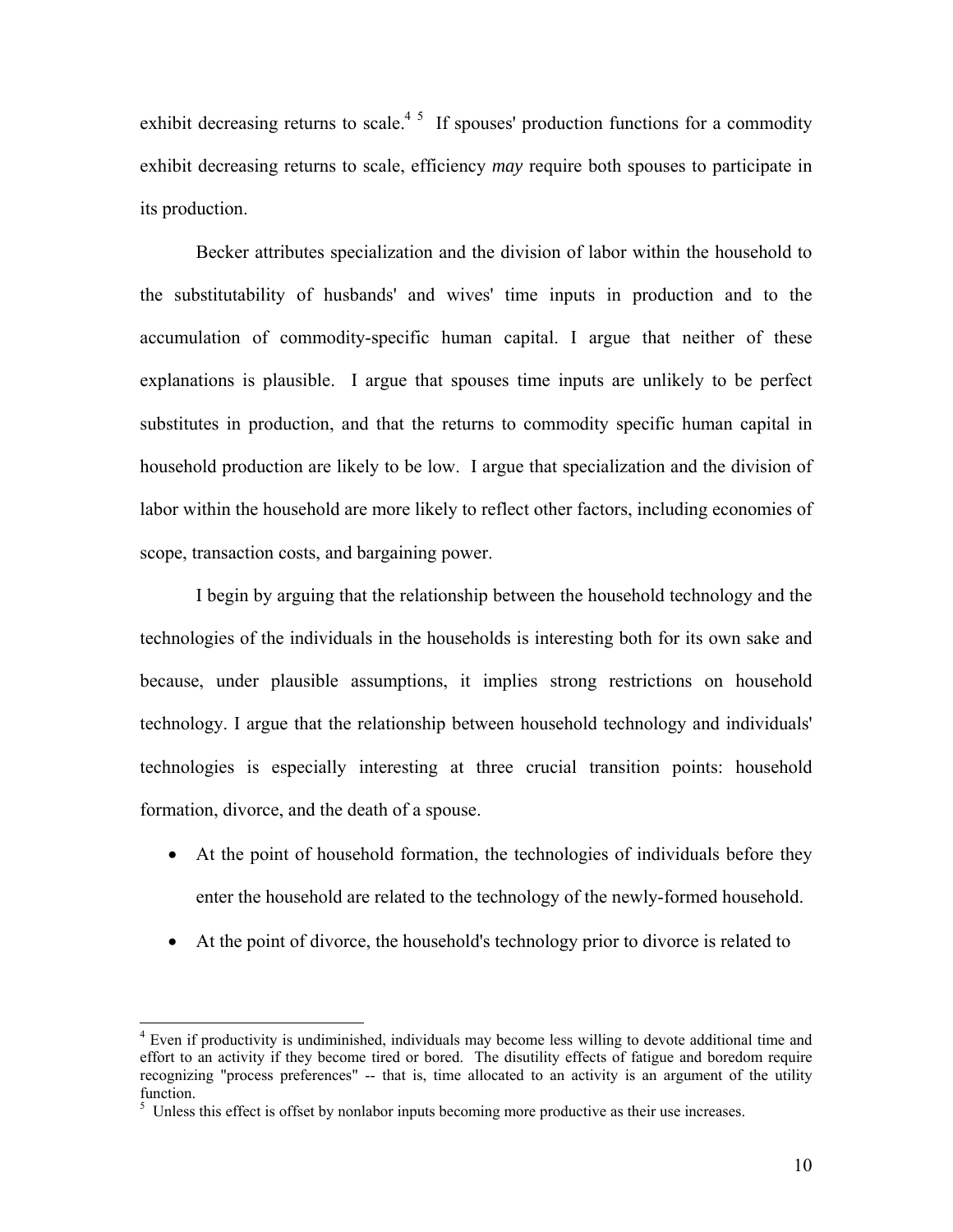the technologies of the newly-divorced individuals. In some models of marital bargaining, individuals' well-being in the event of divorce plays the role of a threat point that determines bargaining power. In other bargaining models, divorce is an "outside option" that determines the range within which any bargaining outcome acceptable to both spouses must lie.

• When a spouse dies, the household's technology prior to the death and the commodity-specific human capital that the surviving spouse acquired during the marriage will determine his or her technology as a widow or widower. Anecdotes about widowers who cannot cook and widows who have never been involved in financial decision making and find themselves confronted by a host of unfamiliar problems exemplify the difficulties that specialization can imply for surviving spouses. $6$ 

More specifically, I show that, Becker's assumption that spouses' time inputs are perfect substitutes in production is inconsistent with plausible assumptions about the relationship between household technologies and individuals' technologies.

## **Preliminaries: Single-Person Households**

 I begin by clarifying some under-analyzed issues that arise in single-person households and introduce some terminology and notation. For a single-person household, I denote the household production function for commodity  $z_i$  by

 $z_i = f_i(t_i, x_i)$ ,

l

<sup>&</sup>lt;sup>6</sup> Disability of a spouse raises related issues. The nondisabled spouse must either find market substitutes or take over household production activities previously performed by the now disabled spouse. Disability, however, also raises new issues about caregiving.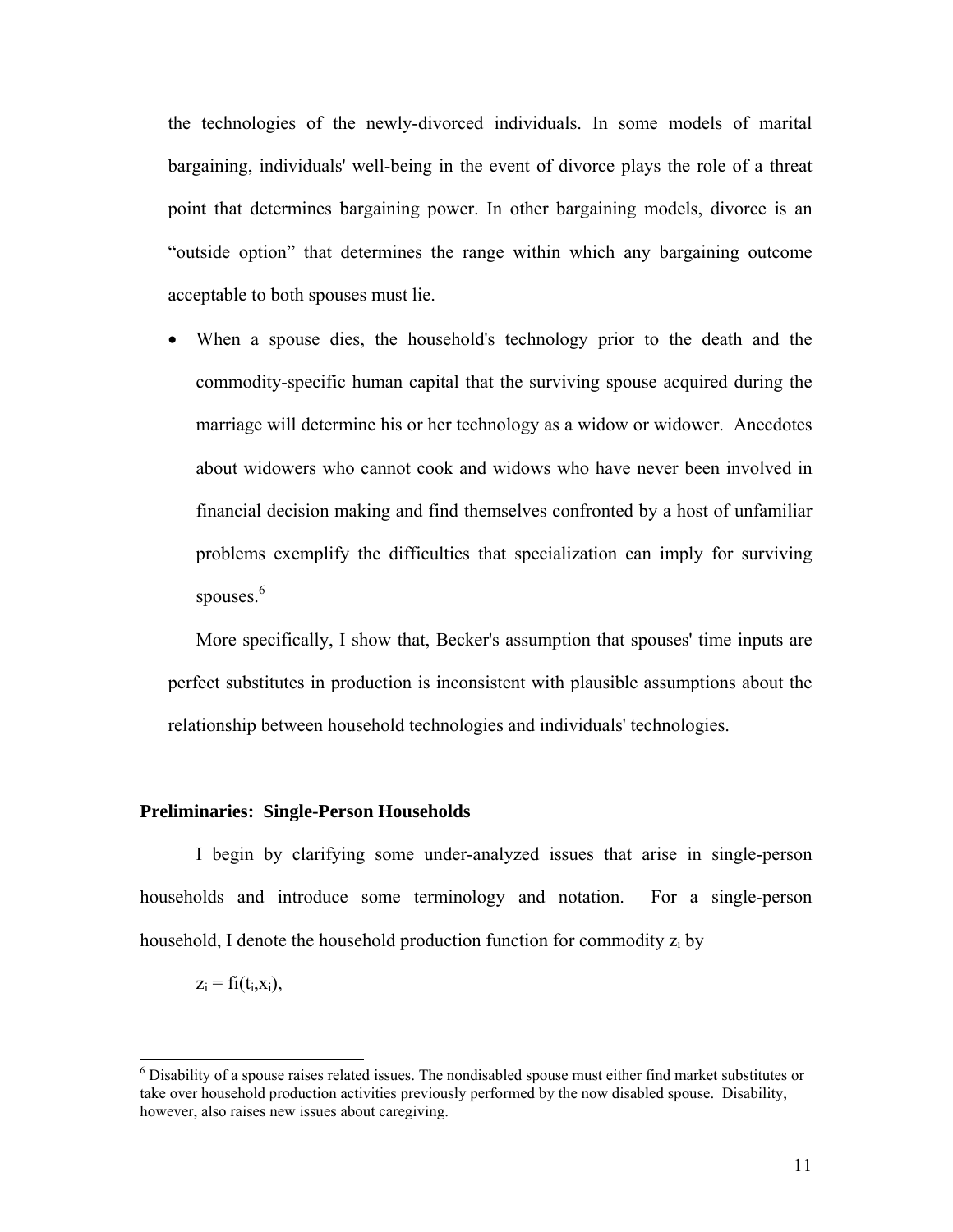where  $t_i$  denotes the input of time (or "labor") into its production and  $x_i$  the vector of nonlabor inputs. Nonlabor inputs are market goods.<sup>7</sup> Focusing on a particular commodity z and dropping the identifying i, we write

 $z = f(t,x)$ 

 $\overline{a}$ 

The assumption that a technology can be represented by a production function entails two significant restrictions: it presupposes production efficiency and it rules out "joint production."<sup>8</sup> A technology exhibits joint production when it produces two or more outputs.<sup>9</sup> Pollak and Wachter (1975) show that joint production is present whenever individuals have "process" preferences (i.e., "direct" preferences for spending time engaging in some activities and not engaging in others.) For example, if I would rather spend my time cooking than cleaning, then the time I spend cooking and the time I spend cleaning are arguments of my utility function and, hence, are "commodities." "Home cooked meals" and "a clean house" also enter my utility function and, hence, are also commodities. Thus, the activity "cooking" produces two commodities, "home cooked meals" and "time spent cooking," and the activity "cleaning" produces two commodities, "a clean house" and "time spent cleaning." To deal formally with joint production requires representing technologies by production sets rather than production functions, and describing the allocation of time among "activities" (e.g., "cooking," "cleaning"). I rely on production functions whenever possible and ignore joint production except when

 $<sup>7</sup>$  Household physical capital can, under very special assumptions, be treated like other nonlabor inputs. The</sup> assumptions are either perfect rental markets or perfect capital and second-hand markets. When these assumptions are not satisfied, physical capital substantially completes the analysis because the intertemporal budget constraint is not separable by periods. I return to this below.

<sup>&</sup>lt;sup>8</sup> To avoid imposing efficiency, the production function can be reinterpreted as the *maximum* output that can be obtained from the input vector  $(t, x)$ . The household production literature, however, has not taken this route.

 $9<sup>9</sup>$  The standard textbook example of joint production is a sheep ranch producing both wool and mutton.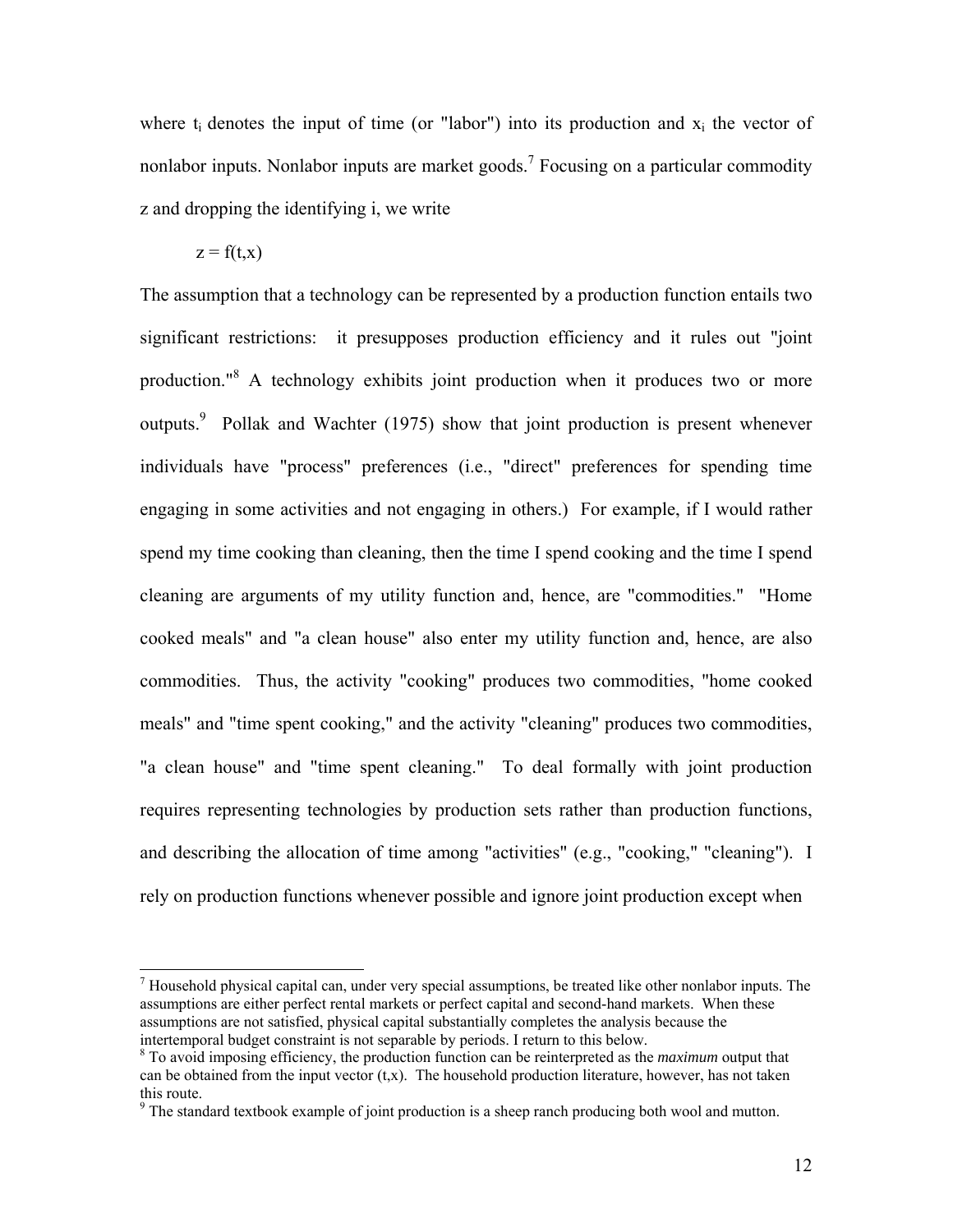necessary.

 Both theoretical and empirical work often assume that the household technology is such that output is proportional to the time input. This assumption can be used to finesse the problem of measuring the commodities produced and plays an important role in motivating specialization results. Proportionality is sometimes interpreted as a property of the household technology, and sometimes as a consequence of efficient allocation of nonlabor inputs given the technology. I begin with the simplest case, one in which time is the only input. In this case, proportionality is equivalent to the assumption that the household production function exhibits constant returns to scale:

$$
f(t) = ct.
$$

A more general case in which output is proportional to the time input is the Leontief or fixed coefficient production function:

 $f(t,x) = min \{t/a_1, x/a_2\}.$ 

(To simplify the notation, I have written this production function as if there is only one nonlabor input; in the fixed coefficient case, additional inputs pose only notational complications.) If an individual is an efficient producer and has a fixed coefficient technology, then

 $t/a_1 = x/a_2$ 

and, hence

 $z = ct$ 

where  $c = 1/a_1$ .

The more general case of a constant returns to scale production function,

 $f(\lambda t, \lambda y) = \lambda z$ , for all  $\lambda > 0$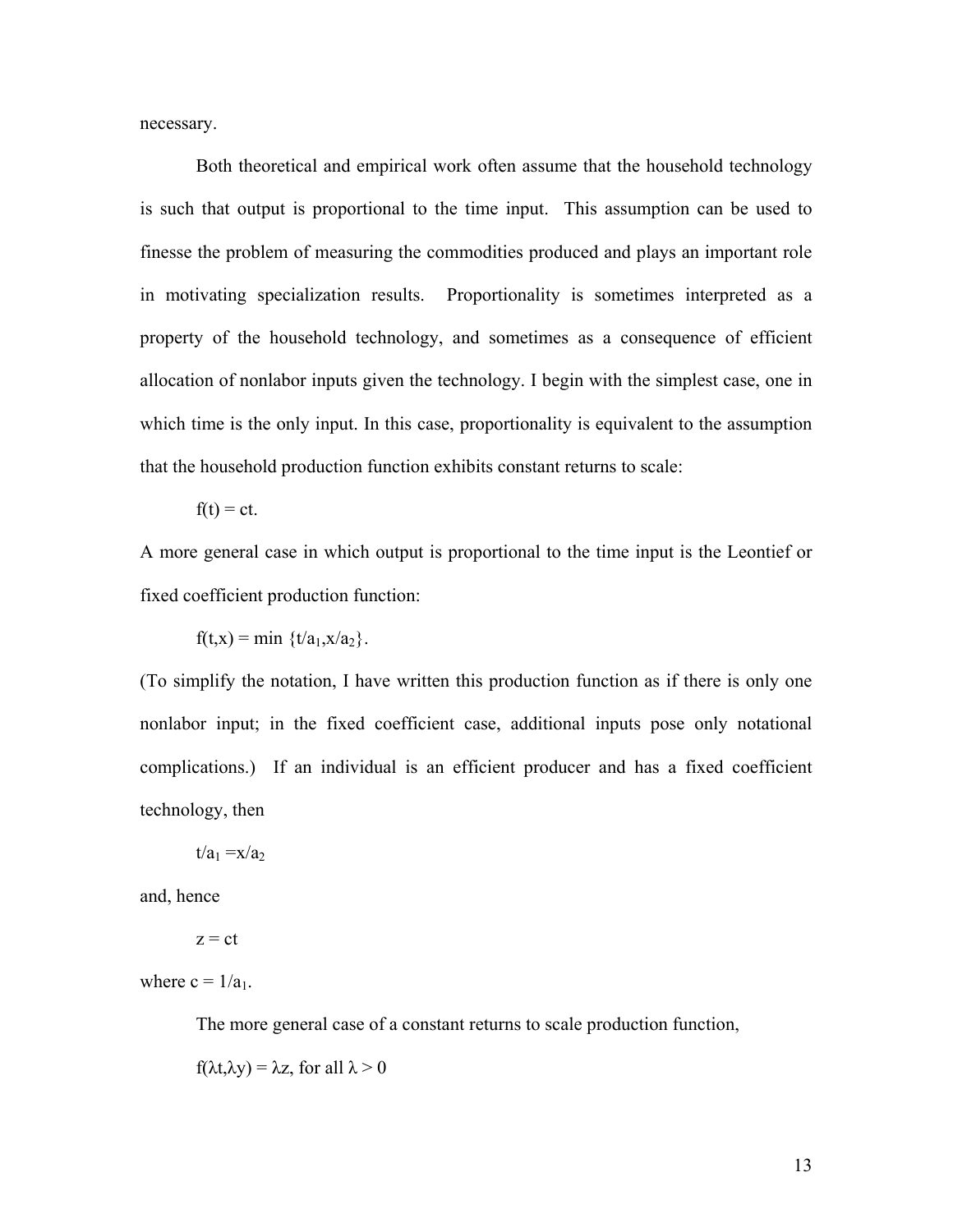is superficially similar but fundamentally different. If the technology exhibits constant returns to scale, if the quantities of all nonlabor inputs are variable, and if the individual is an efficient producer, then output is proportional to the time input. But the time input is an unsatisfactory measure of output because the factor of proportionality depends on the quantities of the nonlabor inputs. $10<sup>10</sup>$ 

 Fixed inputs pose another problem. If some of the inputs are fixed, then the "law of diminishing returns" implies that output will not increase in proportion to the variable inputs. The assumption that all inputs are variable plays a crucial but often unacknowledged role in the reasoning establishing specialization theorems in multipleperson households. The best interpretation of the assumption that all factors are variable is that we are concerned with household behavior in the long run.

 An individual who devotes more time to an activity may become tired or bored and, hence, less productive. The possibility that individuals become less productive as they devote more time to an activity provides the rationale for concern about, and regulation of, the working hours of medical interns and residents, truck drivers, air-traffic controllers, and pilots. In this case, even if output is produced by labor alone, an increase in hours worked will not yield a proportionate increase in output. If individuals who devote more time to an activity become less productive, then the household production function exhibits decreasing returns to scale: that is, increasing all inputs, including the time input, by 10% would increase output by less than 10%.

 Even if individuals who devote more time to an activity do not become less productive, they may find the activity less pleasant. The disutility effects of fatigue and

<sup>&</sup>lt;sup>10</sup> Or, equivalently, on the prices of the nonlabor inputs.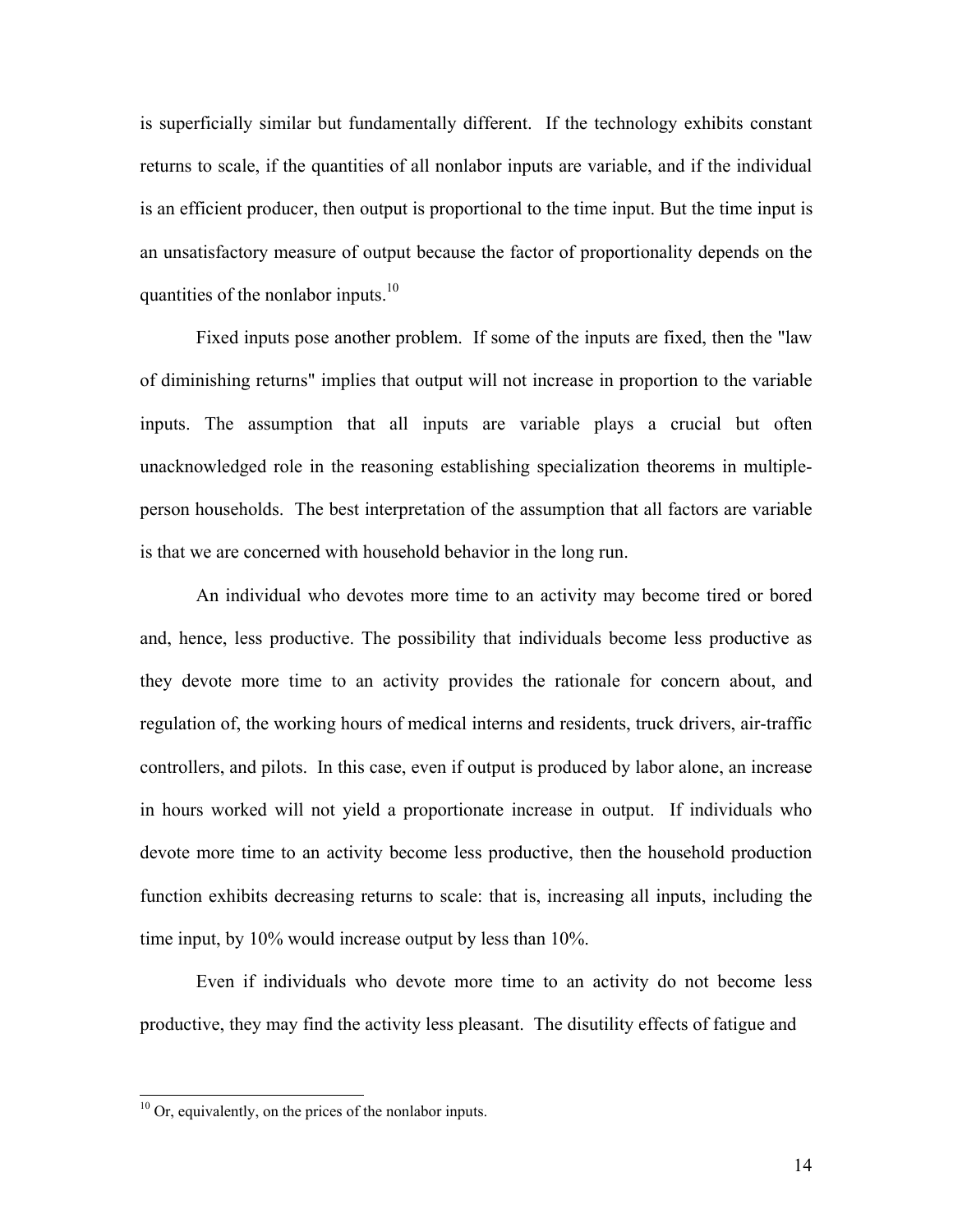boredom require us to recognize "process preferences" -- that is, time allocated to an activity is an argument of the utility function. The intuition is clear when the utility function is additively separable:

$$
U(z_1,...z_m, t_1,...t_m, t_l) = V(z_1,...,z_m) + \Sigma v^k(t_k) + v^l(t_l)
$$

where  $t_1$  is "leisure."<sup>11</sup> The disutility effects of fatigue or boredom imply an increasing marginal disutility of time devoted to the activity.<sup>12</sup> Although Becker's assumption of no joint production excludes process preferences, process preferences have a venerable place in labor economics. Adam Smith in *The Wealth of Nations* (1776) recognized process preferences -- the pleasantness or unpleasantness of various occupations -- as the source of "compensating differentials."

 Productivity and disutility effects are analytically distinct, although they may operate simultaneously.<sup>13</sup> As Pollak and Wachter (1975) point out, the household production literature often fails to distinguish clearly between production activities that produce outputs and activities that "produce" utility. For single-person households, if "output" is unobserved, an observer can only distinguish production from preference by assumption. Multiple-person households compound this identification problem, requiring an observer to distinguish not only between production and preference, but also to distinguish among the preferences of the individuals in the household, and between these and the household's collective choice rule. The failure to distinguish clearly between

l

<sup>&</sup>lt;sup>11</sup> I do not include time allocated to market work,  $t_w$ , in the utility function because including it as well as  $\{t_1,...,t_m, t_l\}$  would be redundant. The time constraint  $\Sigma t_k + t_l + t_w = T$ , implies that we could rewrite the utility function to include  $t_w$  and exclude any one of the other time variables.

 $12$  This intuition generalizes to indifference curves and marginal rates of substitution.

<sup>&</sup>lt;sup>13</sup> It is tempting but inaccurate to say that fatigue operates through productivity and boredom through disutility.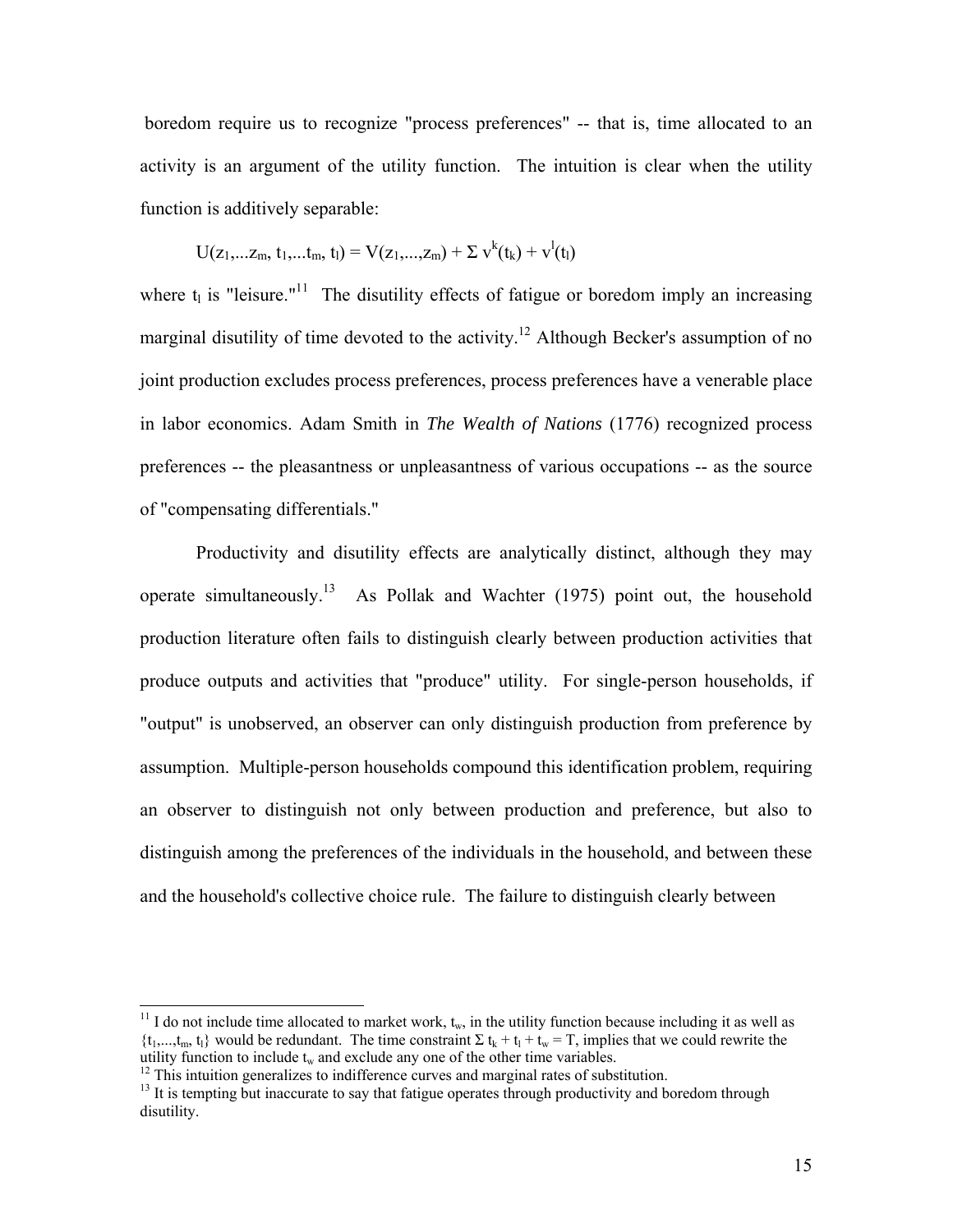technology and preferences is especially troubling in the context of multiple-person households.

## **Household Production in Multiple-Person Households**

 I begin by introducing notation for the household production function for a commodity, z, ignoring process preferences and the pervasiveness of joint production. I denote the household production function for zi by  $g^i[t_{1i}, t_{2i}, x_i]$ , where  $t_{li}$  and  $t_{2i}$  denote the spouses' time inputs into the production of  $z_i$ . Dropping the commodity subscripts, we write the production function for z as  $g[t_1,t_2,x]$ , where  $t_1$  and  $t_2$  denote the spouses' time inputs into the production of z. I denote the individual production functions of the spouses by  $f^1(t_1,y_1)$  and  $f^2(t_2,y_2)$ . I interpret the individual production functions as those that each spouse would have if the marriage were to end immediately. This interpretation assumes an ongoing marriage; the individual production functions are those that the spouses would have in the event of divorce or that the surviving spouse would have if the other were to die. An alternative interpretation is that  $f^1(t_1,y_1)$  and  $f^2(t_2,y_2)$  are the production functions of prospective spouses and  $g[t_1,t_2,x]$  is the production function of the newly formed household if they were to marry each other.

 The relationship between household technology and individuals' technologies is my concern. I say that the household technology for a particular commodity is "additive" if

 $g[t_1, t_2, x] = max \{f^1(t_1, y_1) + f^2(t_2, y_2)\}\$ 

subject to  $y_1 + y_2 \le x$ . This assumes that all of the inputs are "private goods" (i.e., inputs that must be allocated between the spouses); the alternative assumption is that the inputs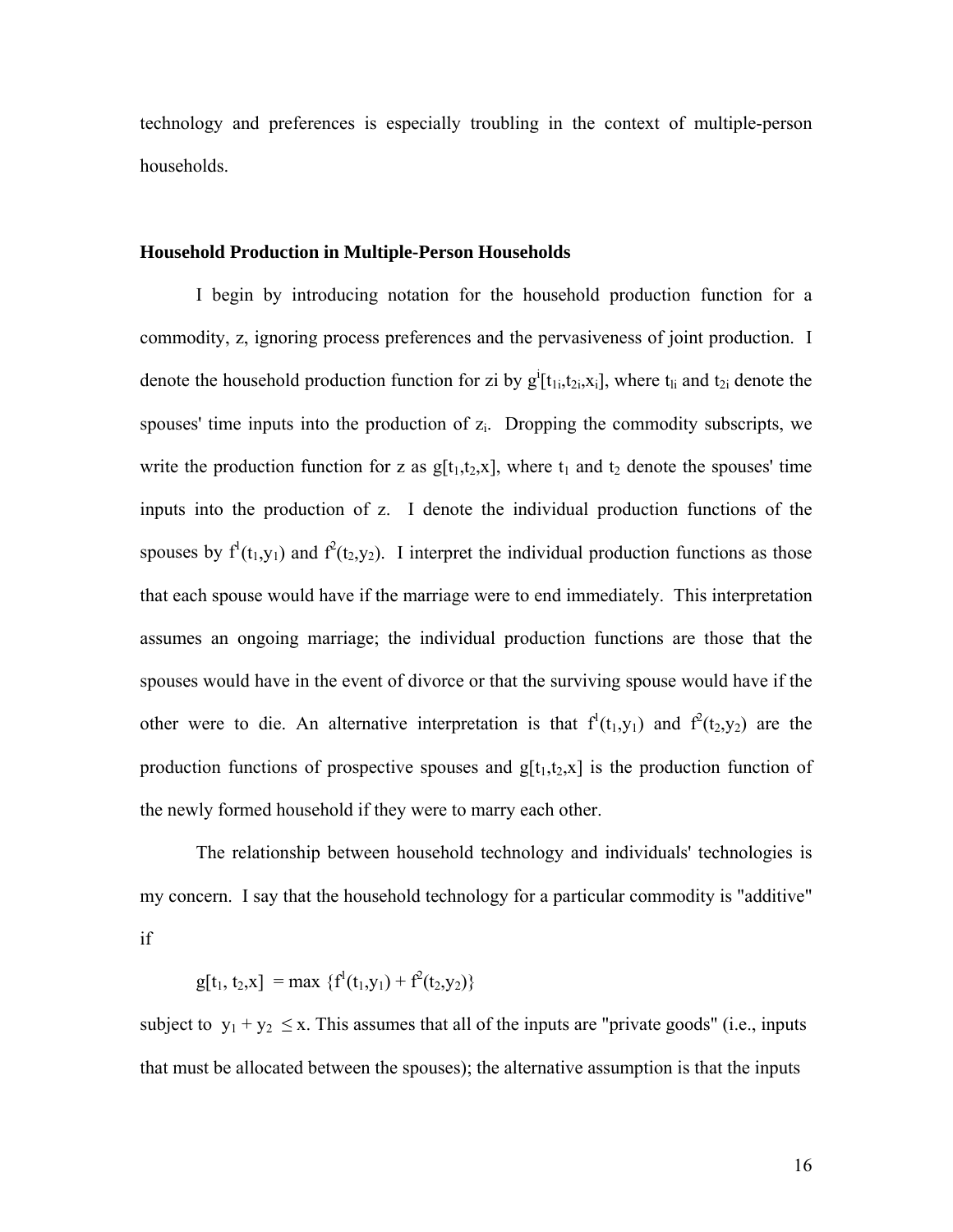are household public goods in which case  $y_1 = y_2 = x$ . With household public goods, additivity implies

$$
g[t_1, t_2, x] = f^1(t_1, x) + f^2(t_2, x).
$$

When the nonlabor inputs are private goods that must be allocated, the household production function is additive if the output the couple would realize from the input vector  $(t_1,t_2,x)$  is equal to the maximum of the sum of the outputs they would realize by producing "side by side." allocated requires the allocation Additivity focuses on the situation in which nonlabor inputs are allocated to maximize total output of z and rules out positive and negative within household externalities associated with side-by-side production.14 Within household externalities might make the couple's total output greater or less than the sum of the outputs they could achieve separately. Negative externalities are reflected in the adage, "Too many cooks spoil the broth."15 Positive externalities, suggested by the adage "Many hands make light work," are most plausible in a dynamic setting in which spouses learn from one another. (The adage is perhaps more plausibly interpreted in terms of process benefits associated with side by side production, which may depend not onl on one's own time input but also on the time inputs of other household members.)

 Before analyzing the relationship between individuals' technologies and household technology, I impose a relatively innocuous assumption about the individuals'

 $14$  Externalities here refers to "household externalities," that is, externalities within the household.  $15$  To formalize within household externalities, I say that the household technology for a particular commodity is "separable" if

 $g[t_1, t_2, x] = \max \varphi[f^1(t_1, y_1), f^2(t_2, y_2)]$ 

subject to  $y_1 + y_2 \le x$ . With a separable technology, side-by-side production means that  $t_1 > 0$  and  $t_2 > 0$ , where nonlabor inputs are allocated to maximize total output. Separability is a generalization of additivity that is compatible with a restricted type of externalities.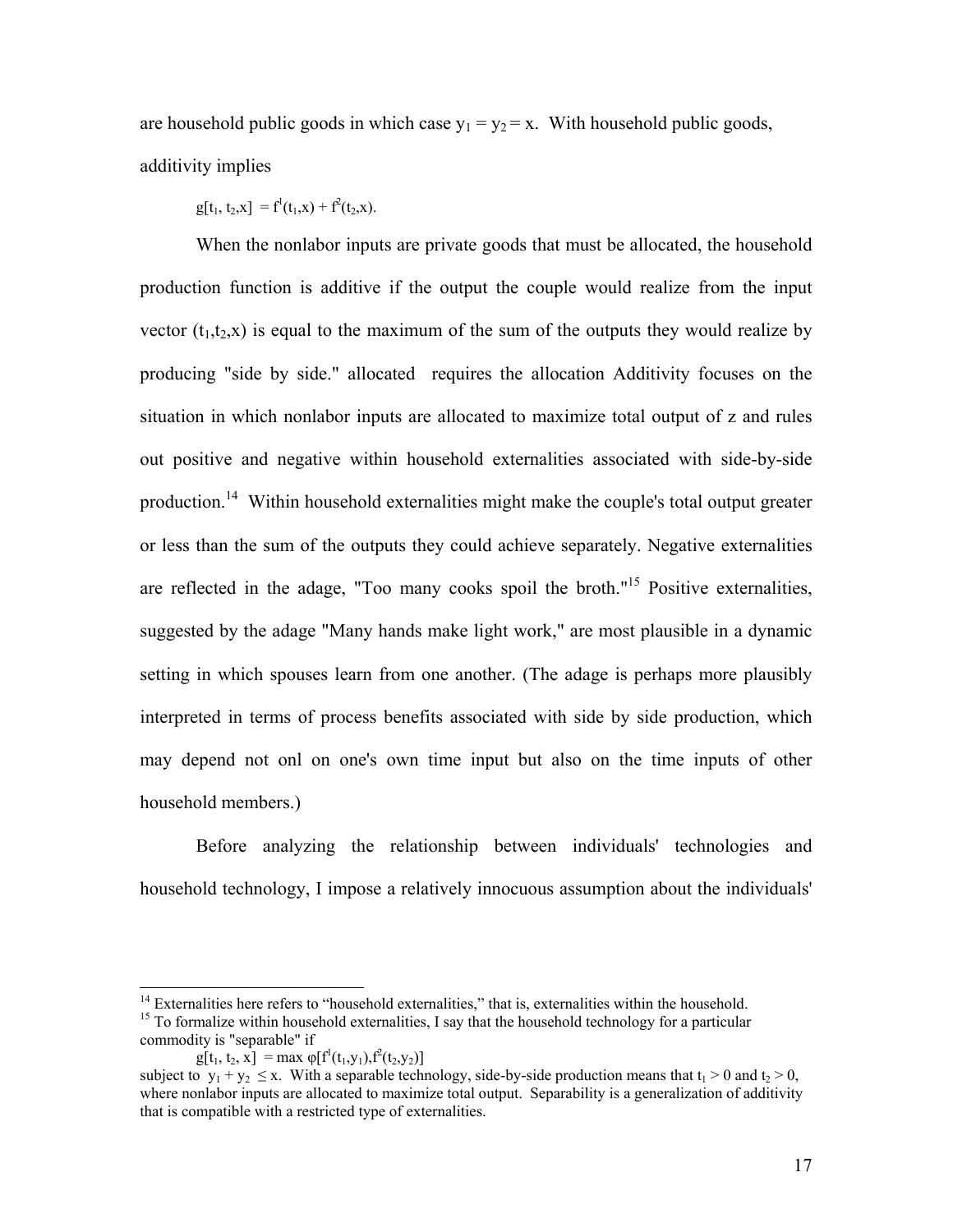production functions. I assume that when the time input of an individual is 0, then output from that individual's production function is 0:

$$
f^1(0,x) = 0
$$
 and  $f^2(0,x) = 0$ .

In the additive case, this implies two restrictions on household technology:

$$
g[t_1, 0, x] = f1(t_1, x) \text{ and}
$$

$$
g[0, t_2, x] = f2(t_2, x).
$$

 Specialization in the production of a commodity means that only one spouse allocates time to its production; that is, either  $t_1 = 0$  or  $t_2 = 0$ . Formally, a household exhibits specialization in the production of the focal commodity if the product  $t_1$  t<sub>2</sub> = 0, a definition that includes the case in which both  $t_1$  and  $t_2$  are 0. The alternative to specialization is "side-by-side production,"  $t_1t_2 > 0$ . With an additive technology and output produced by time inputs alone, this implies:

$$
g(t_1,t_2) = f^{1}(t_1) + f^{2}(t_2).
$$

With an additive technology, if fatigue or boredom affects productivity, then side-by-side production rather than specialization might be efficient.<sup>17</sup> A two-commodity example in which efficiency requires side-by-side production can be constructed by relying heavily on symmetry. Suppose the household produces two commodities both with additive technologies. Suppose further that the individual production functions are identical and exhibit decreasing returns to scale. Suppose also that both spouses have identical

<sup>&</sup>lt;sup>16</sup> I assume -- and this is an additional assumption -- that a similar relationship holds in the separable case. That is, when the time input of one spouse is 0, then the household production function is equal to the individual production function of the other spouse:

 $g[t_1, 0, x] = f^1(t_1, y_1)$ 

and

 $g[0,t_2,x] = f^2(t_2,y_2).$ 

 $17$  Side-by-side production rather than specialization might also be Pareto efficient because of the disutility effects of fatigue and boredom.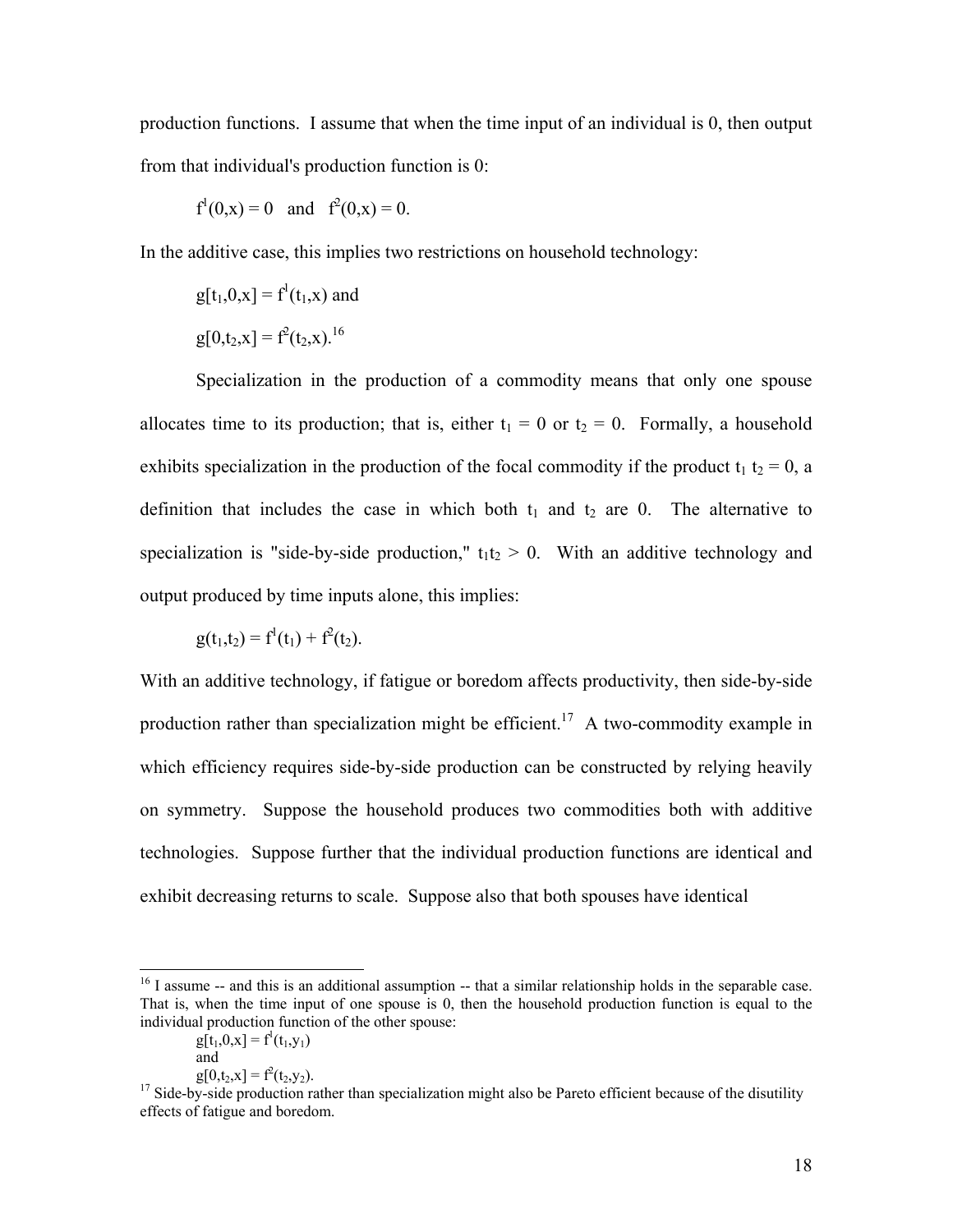homothetic fixed coefficient preferences, an assumption that fixes the ratio in which a Pareto-efficient household produces the two commodities regardless of bargaining power. In demand analysis, the assumption of identical homothetic preferences plays an analogous role because it implies that aggregate demand functions are independent of the distribution of income among households. Finally, suppose that both spouses allocate at least some time to household production. Under these conditions, it is easy to see that efficiency requires side-by-side production of both commodities.

 How does Becker avoid this nonspecialization result? His key assumption is that the time inputs of the spouses are perfect substitutes together with constant or increasing returns to scale, although other assumptions play secondary roles. Becker's chapter on multiple-person households focuses on specialization and the division of labor; he presents his results in the form of 5 theorems. To give their flavor, I quote three of these in full:

 "Theorem 2.1 If all members of an efficient household have different comparative advantages, no more than one member would allocate time to both the market and household sectors. Everyone with a greater comparative advantage in the market than this member's would specialize completely in the market, and everyone with a greater comparative advantage in the household would specialize completely there."

 "Theorem 2.3. At most one member of an efficient household would invest in both market and household capital and would allocate time to both sectors."

 "Theorem 2.4 If commodity production functions have constant or increasing returns of scale, *all* members of efficient households would specialize completely in the

19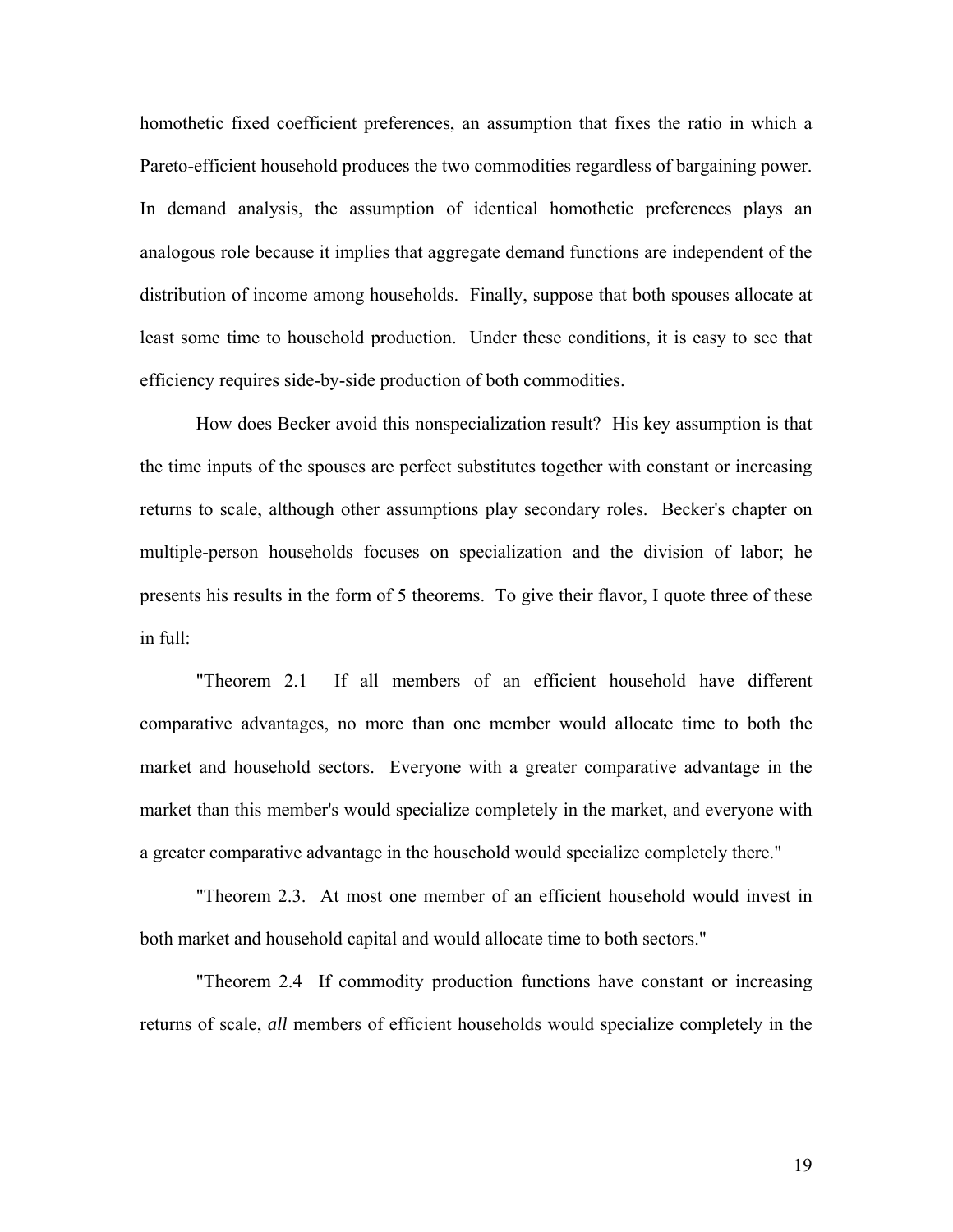market or household sectors and would invest only in market or household capital." (italics in original)

Seven points should be noted.

- The theorems are not restricted to married couple or two-adult households, but purport to apply to all multiple-person households.
- The statements of the theorems do not include all of the assumptions. Becker explicitly states some additional assumptions in the nearby text, but other assumptions are left unstated. In Pollak (2003) I argue that this style of presentation -- results presented as "theorems" without explicit statements of their hypotheses -- is vintage Becker: the "Rotten Kid Theorem" is a prime example.
- Human capital -- market human capital and household human capital -- plays a central role. Becker says virtually nothing about household physical capital, but recent work -- especially Greenwood, Seshadri and Yorukoglu (2005) -- has emphasized its importance.
- Efficiency in household production is assumed, sometimes explicitly in the statement of the theorems, sometimes in the surrounding text.
- Some of the theorems assume that there are only two "sectors" -- home and market -- and that these sectors correspond to "commodities." This assumption is crucial for Becker's conclusion about the efficiency of wives specializing in the home and husbands specializing in the market.<sup>18</sup> The assumption that there is only one household commodity is crucial. First, it rules out the possibility that individuals have process preferences, because process preferences would require

<sup>&</sup>lt;sup>18</sup> At this point in the chapter, Becker's analysis of specialization is gender neutral: he has not yet argued that it is wives who specialize in the home and husbands in the market.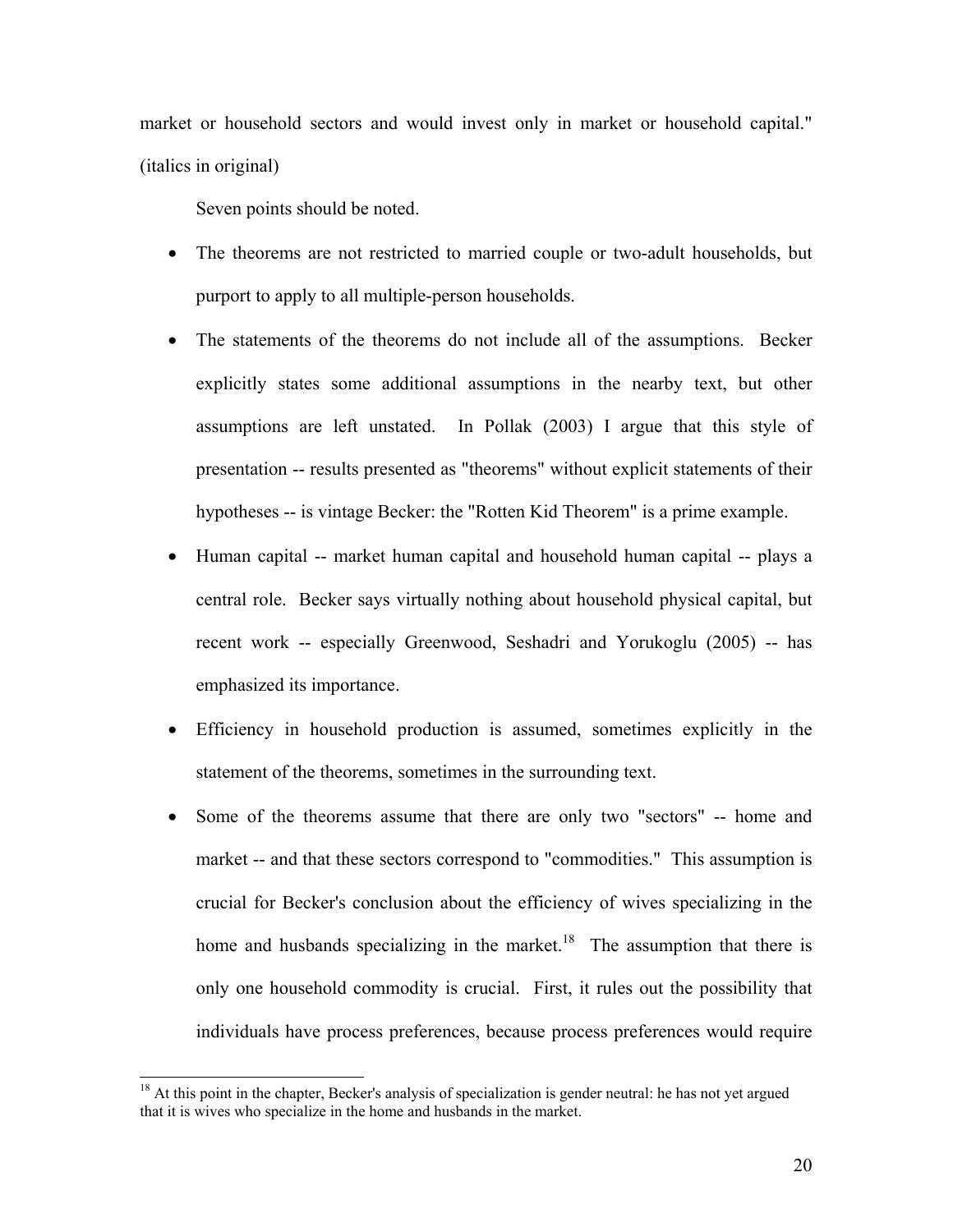at least two household commodities. Second, in a world with two household commodities, it might be efficient for the wife to specialize in the production of one commodity and the husband to specialize in the production of the other.

- The assumption that returns to scale are constant or increasing rules out the possibility that an individual who devotes more time to an activity becomes less productive (e.g., as a result of fatigue or boredom). If both spouses experience reduced productivity due to fatigue or boredom and the household technology is additive, then efficiency may require side-by-side production instead of specialization.
- Sometimes in the text, although not in the statements of the theorems, Becker assumes that the time inputs of husbands and wives are "perfect substitutes" (*Treatise*, p. 32). Neither Becker nor the subsequent literature argues the plausibility of the perfect substitutes assumption. I argue that its role is crucial. Apart from the perfect substitutes assumption and (sometimes) assumptions about returns to scale, Becker says virtually nothing about the technology of married couple households.<sup>19</sup>

 The efficiency of households and families is a major theoretical and empirical issue. In the light of Becker's Theorem 2.3 ("At most one member of an efficient household would invest in both market and household capital and would allocate time to both sectors.") a debater arguing that households are often Pareto inefficient might try to score points with the following argument: "We see many households in which both

<sup>&</sup>lt;sup>19</sup> Some of the theorems begin with assumptions about comparative advantage rather than assumptions about the underlying household technology.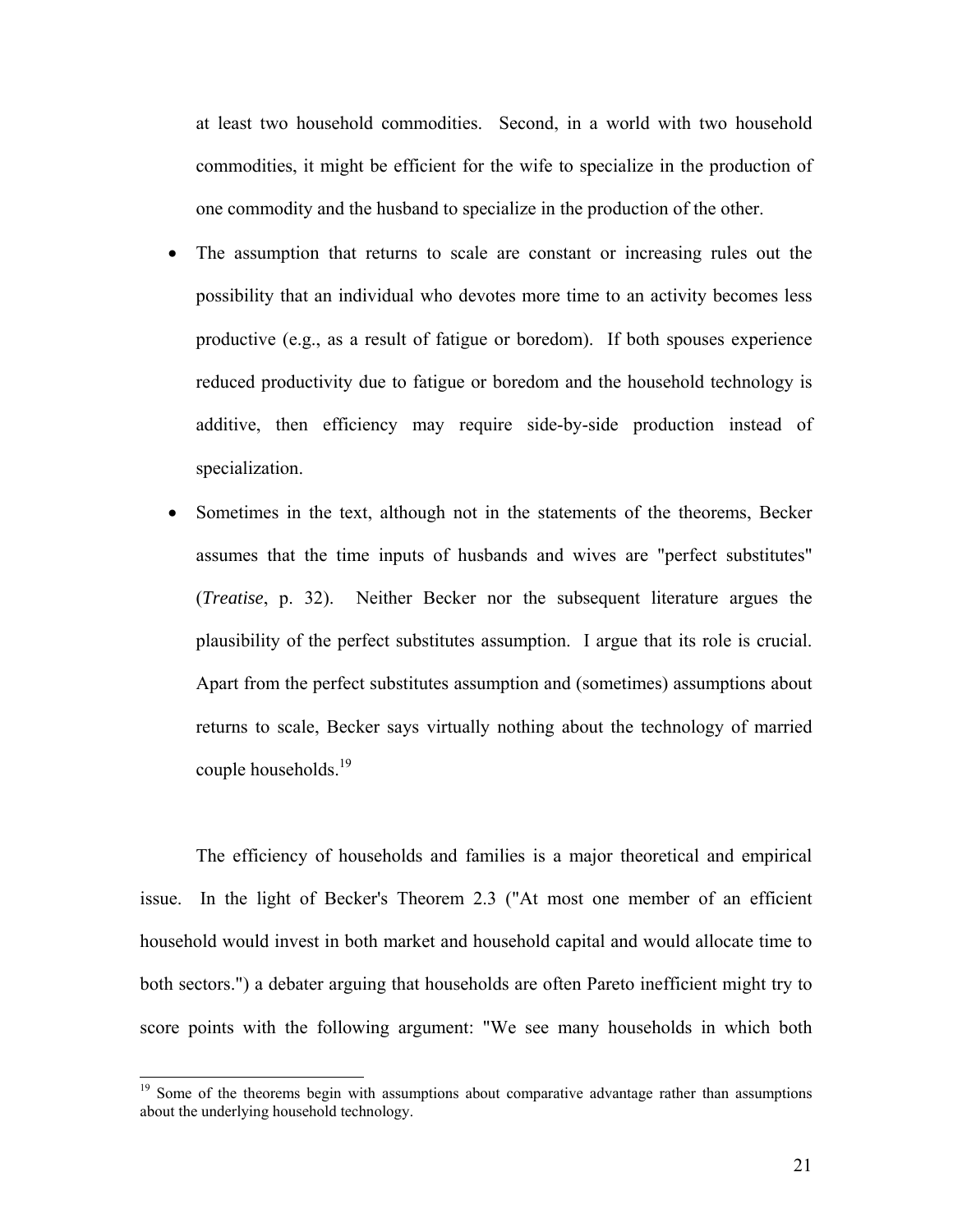husbands and wives participate in both the market sector and the household sector; hence, all of these households are inefficient." This argument is flawed, but the flaw is instructive. Becker's specialization conclusion depends on his assumption that there is only one household commodity. With many household commodities, the analogue of Theorem 2.3 does not imply the pattern of specialization between home and market that Becker predicts: in a world with m household commodities, Becker's reasoning implies that one spouse would specialize in m\* household activities and the other spouse in the remaining m -  $m^*$  activities.  $20$ 

 Empirical evidence of efficiency or inefficiency within families is very scarce. Udry (1996) found inefficiency in the allocation of family labor between men's and women's farm plots in Burkina Faso, but Akresh (2006) casts doubt on the generalizability of Udry's findings even to other regions of Burkina Faso. Chiappori and his collaborators find no evidence of inefficiency in household expenditure patterns, but the statistical power of these tests is weak. (See, for example, Bourguignon, Browning, Chiappori, and Lechene (1993) and Browning, Bourguignon, Chiappori, and Lechene (1994).) Furthermore, household expenditure patterns are an unlikely place to find evidence of inefficiency. Lundberg and Pollak (2003) argue that inefficiency is most likely to arise in situations in which couples must make big up-front decisions that affect future bargaining power and are unwilling or unable to make binding commitments (e.g., the two- earner couple location problem). Weiss and Willis (1985, 1993) argue that asymmetric information is a likely source of inefficiency in the context of child support by absent fathers.

 $20$  This assumes that m is the number of household activities operated at strictly positive levels; it does not include activities to which neither spouse allocates time.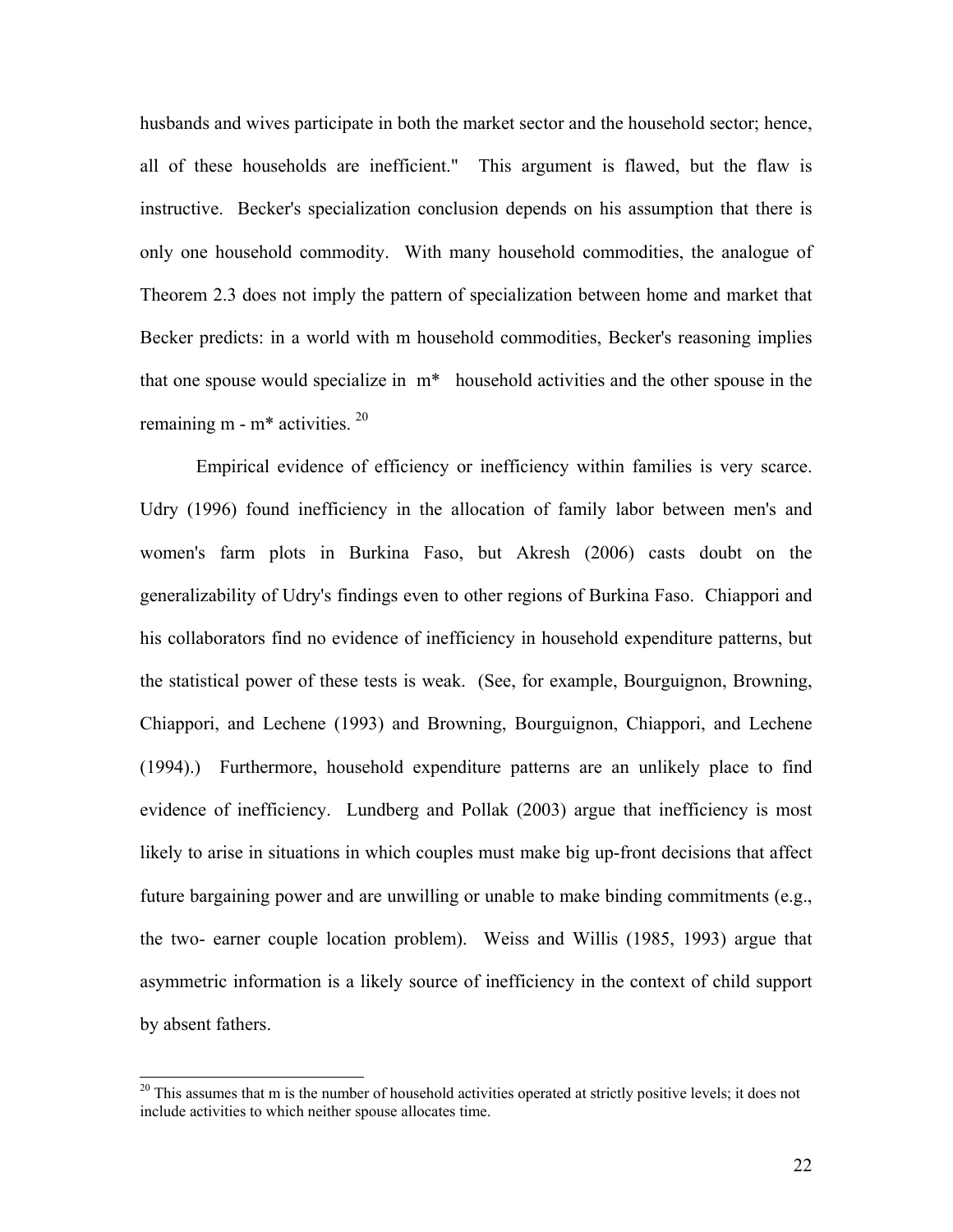The empirical literature on household production and time allocation is now looking beyond time allocation between home and market activities to time allocation among specific household activities or tasks; see, for example, Stratton (2005) and Bonke, Deding, Lausten, and Stratton (2007).

## **No Nonlabor Inputs**

 The household production and time allocation literature has followed Becker in assuming that the time inputs of husbands and wives are perfect substitutes in production. With no nonlabor inputs, perfect substitutes implies that the household production function is of the form

$$
g(t_1,t_2)=g[t_1+\alpha t_2]
$$

where  $\alpha$  converts the time input of spouse 2 into units comparable to the time input of spouse 1. Thus,  $(t_1 + \alpha t_2)$  represents the total time input into the production of the focal commodity, measured in "efficiency units" (i.e.,  $1/\alpha$  hours of the time of spouse 2 is equivalent to one hour of the time of spouse 1).

 When time is the only input, combining Becker's assumption that the spouses' time inputs are perfect substitutes with the assumption that the household technology is additive implies:

$$
g(t_1,t_2) = g[t_1 + \alpha t_2] = f^{1}(t_1) + f^{2}(t_2).
$$

Making use of the assumption that a time input of 0 implies 0 output, we obtain

$$
g[t_1] = f1(t_1)
$$

$$
g[\alpha t_2] = f2(t_2).
$$

so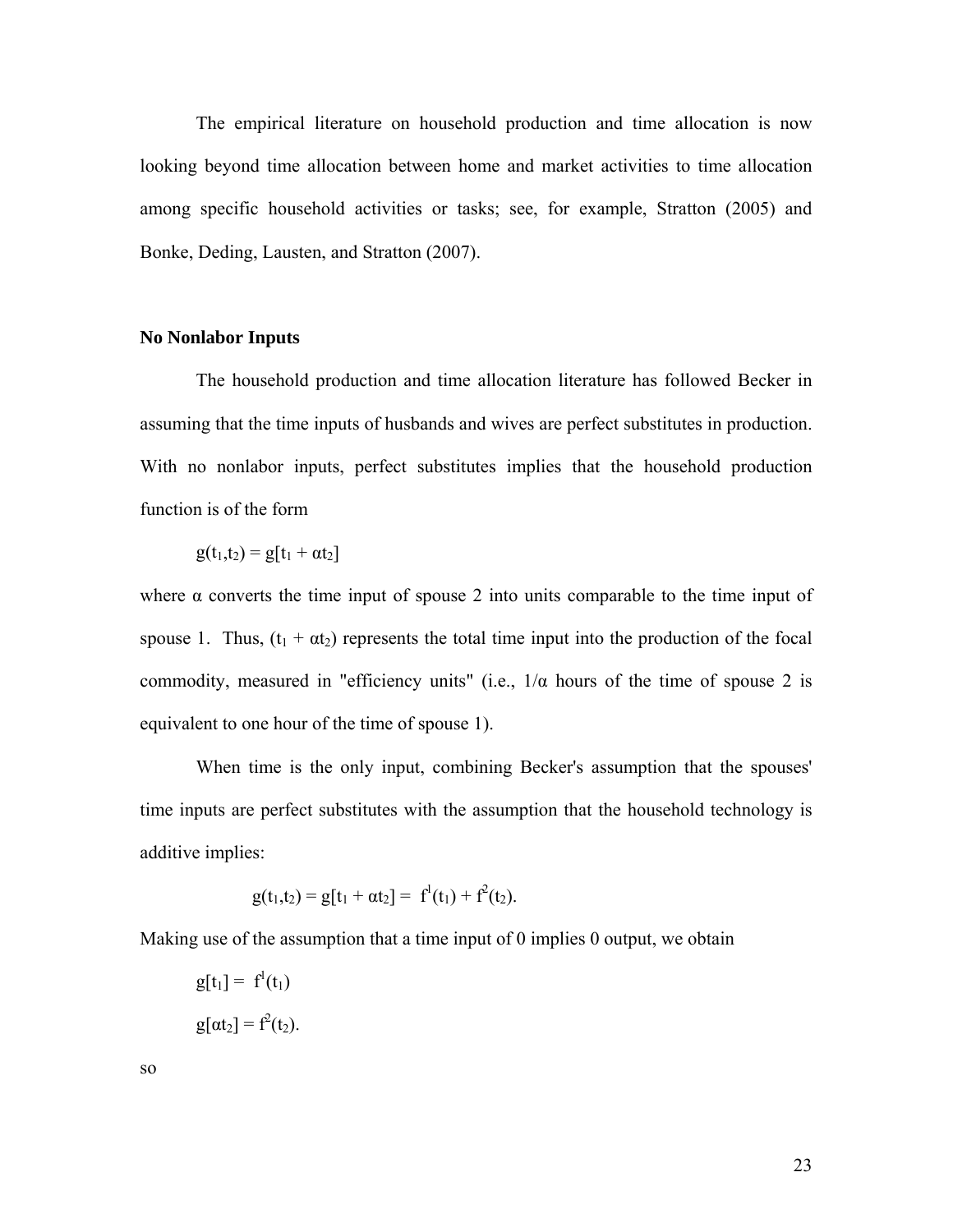$g[t_1 + \alpha t_2] = g[t_1] + g[\alpha t_2].$ 

This is Cauchy's functional equation (see Aczél and Dhombres, 1989). Differentiating with respect to  $t_1$  we obtain:

$$
g'[t_1 + \alpha t_2] = g'(t_1).
$$

Because  $t_2$  appears on the left hand side but not on the right hand side, the function  $g'( )$ must be constant (i.e., independent of  $t_1$  and  $t_2$ ). Hence, g() must be linear in  $t^{21}$  Again making use of the assumption that a time input of 0 implies an output of 0, we conclude that the constant must be 0 so that

$$
g(t) = c t
$$

and, hence

 $\overline{a}$ 

$$
g[t_1 + \alpha t_2] = c(t_1 + \alpha t_2).
$$

That is, for each spouse, output is proportional to the time inputs.

 This specification of the household's technology is unappealing because it is so highly restrictive. It is, however, a straightforward consequence of three assumptions:

- the household's technology is additive,
- output is produced by time alone, and
- the spouses' time inputs are perfect substitutes.

The first two assumptions are consistent with fatigue or boredom causing productivity to decline as more time is allocated to the production of a commodity. For example, consistent with the first two assumptions, the spouses' production functions might be of the form:

$$
f^1(t_1) = A_1 (t_1)^{\sigma 1}
$$
 and  $f^1(t_1) = A_2 (t_2)^{\sigma 2}$ 

 $21$  Although the argument in the text depends on differentiability, the result does not.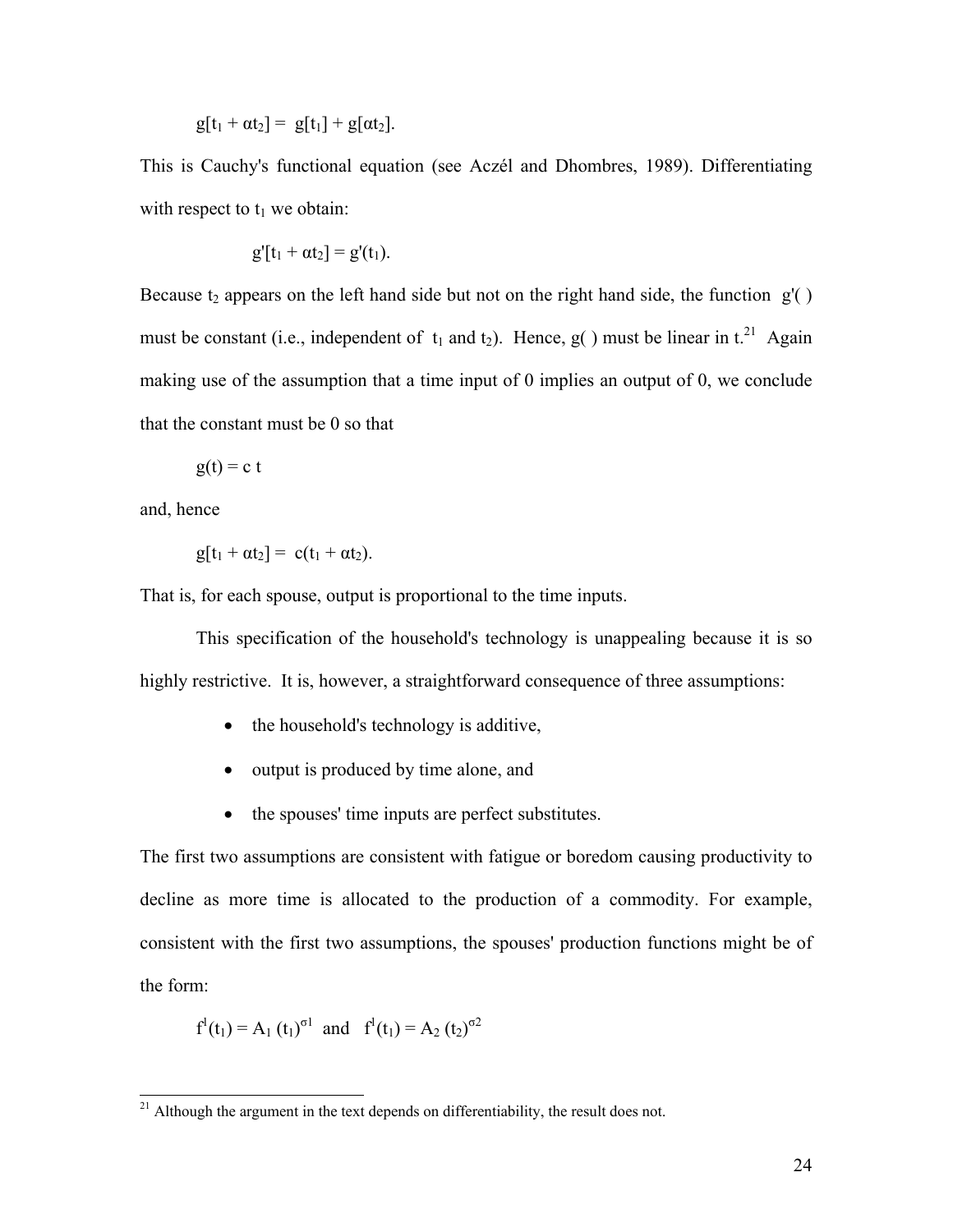where the parameters  $\sigma_1$  and  $\sigma_2$  represent the returns to scale properties of the spouses' technologies. Adding the third assumption to the first two rules out declining productivity. That is, imposing the additional assumption that the spouses' time inputs are perfect substitutes implies  $\sigma_1 = \sigma_2 = \sigma$  and, furthermore,  $\sigma = 1$ . Imposing Becker's perfect substitutes assumption on this particular household technology rules out decreasing returns to scale and implies that both spouses' production functions collapse to the one input constant returns to scale case,  $g(t) = c t$ .

 Decreasing returns to scale creates incentives for side-by-side production, while increasing returns to scale creates incentives for specialization. Consider three cases.

- Decreasing returns to scale for both spouses implies that doubling the time input of one spouse will cause the output produced by that spouse to less than double. With decreasing returns to scale, production efficiency may require side-by-side production rather than specialization.
- Constant returns to scale is consistent with Becker's assumption that the spouses' time inputs are perfect substitutes.
- Increasing returns to scale implies that doubling the time input of one spouse will cause the output produced by that spouse to more than double. Increasing returns to scale implies productivity incentives for specialization.

Of course, the pattern of specialization or nonspecialization depends on the production functions for all commodities and on preferences; it cannot be inferred from the technology for producing a single commodity.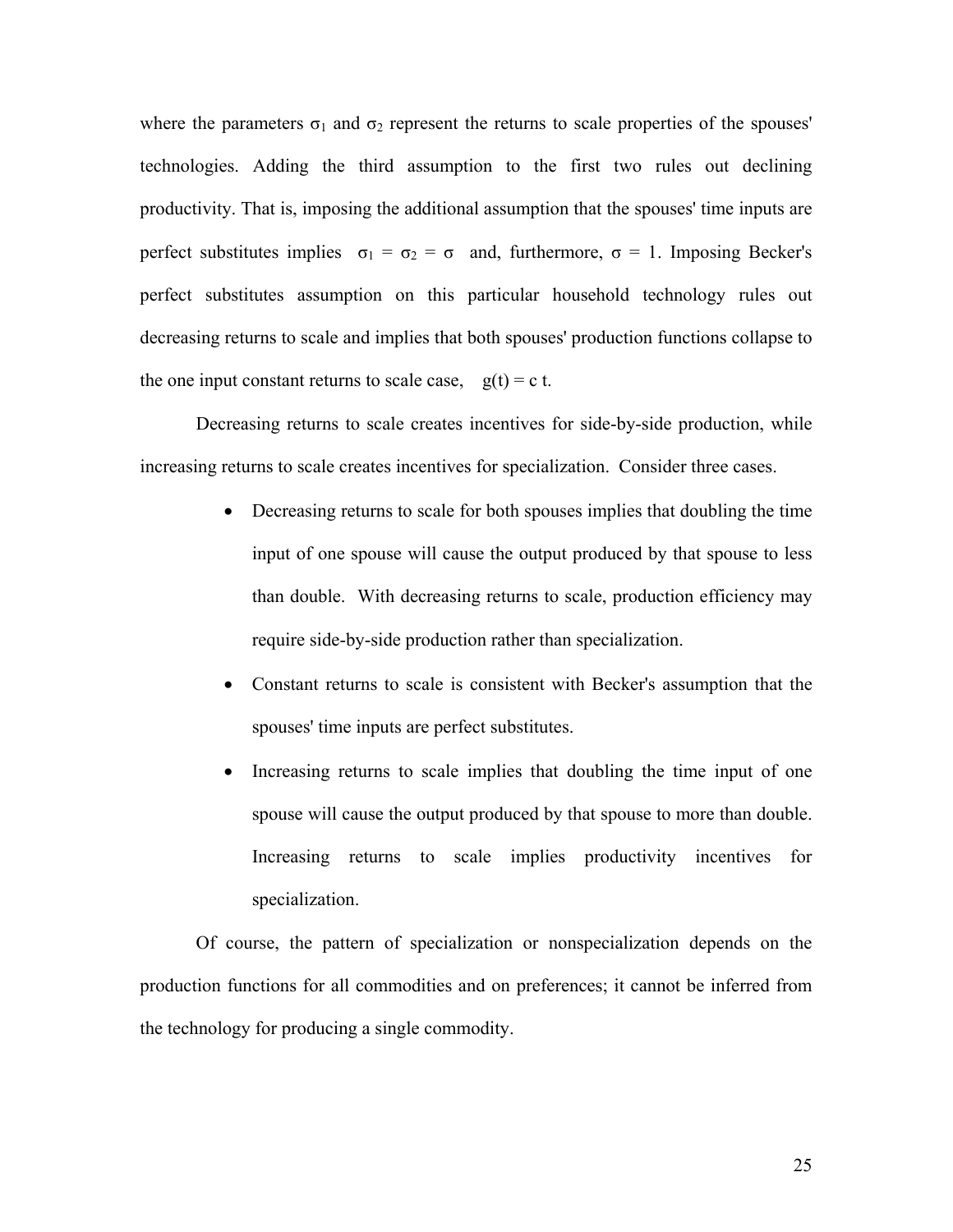Nonlabor inputs complicate the story. I first consider the case in which all nonlabor inputs are household public goods and then the case in which all nonlabor inputs are private goods that must be allocated between the spouses.<sup>22</sup>

## **Nonlabor Inputs as Household Public Goods**

 I begin with the case in which the nonlabor input is a household public good, so both spouses can use it simultaneously. For example, consider a home in which the heating system has a single control that imposes the same temperature on all rooms rather than separate temperature controls in each room. In this case, the common temperature is a household public good. Denoting nonlabor inputs by x and using the obvious notation, we write  $f^1(t_1,x)$  and  $f^2(t_2,x)$  and  $g[t_1,t_2,x]$ . Again starting with the assumption that the household technology is additive, we write

$$
g(t_1,t_2,x) = f^1(t_1,x) + f^2(t_2,x).
$$

Following Becker, I assume that the time inputs of the spouses are perfect substitutes in production, so:

 $g(t_1,t_2,x) = g[t_1 + \alpha(x)t_2,x],$ 

where the efficiency parameter  $\alpha$  depends on the vector of nonlabor inputs. (This allows the factor that converts the time input of spouse 2 into units comparable to the time input of spouse 1 to depend on the vector of nonlabor inputs.) Making use of the assumption that a time input of 0 implies 0 output, we obtain

$$
g(t_1, x) = f^{1}(t_1, x)
$$

$$
g[\alpha(x)t_2, x] = f^{2}(t_2, x).
$$

 $22$  I ignore the case in which some nonlabor inputs are household public goods and others are private goods.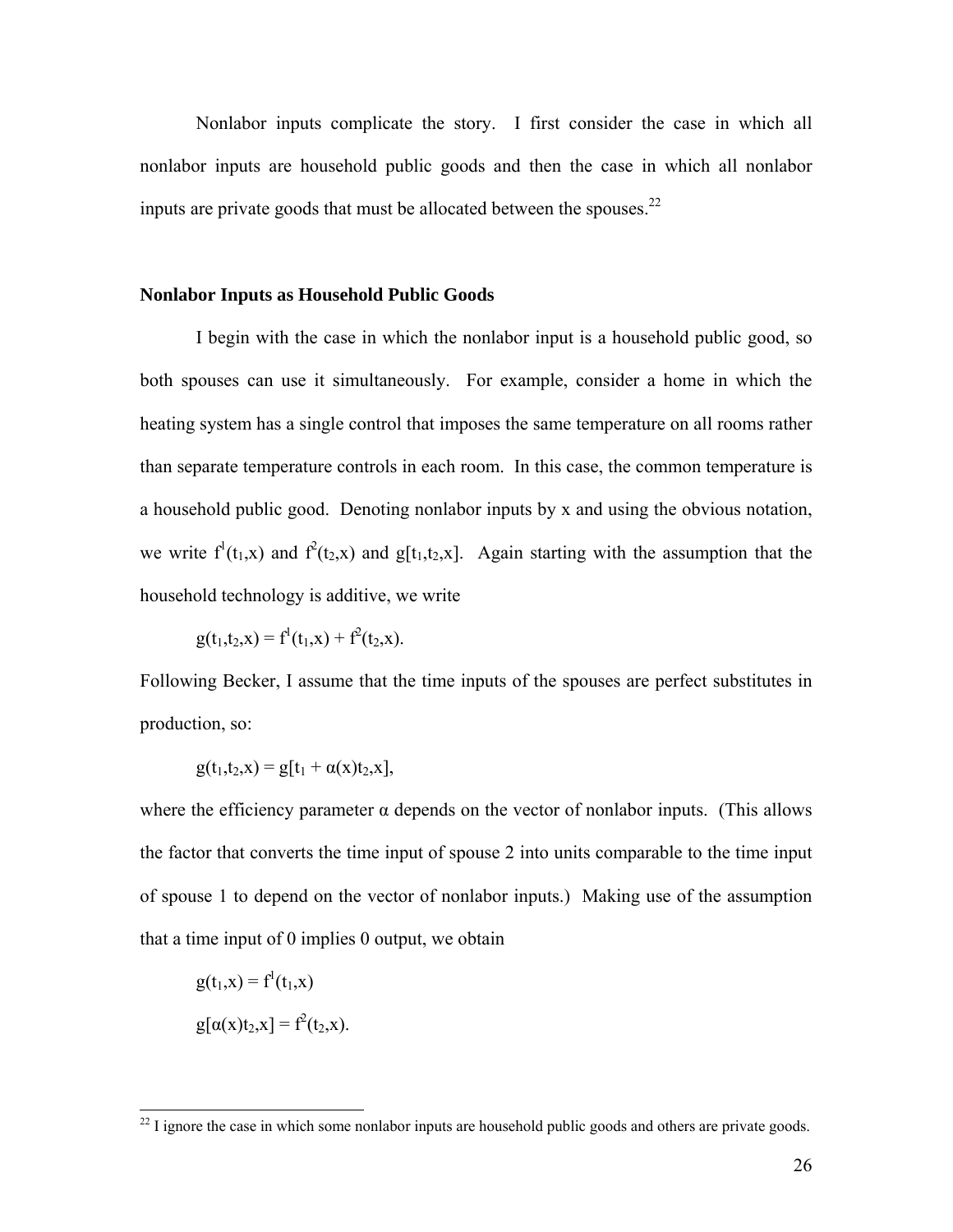Hence,

$$
g[t_1 + \alpha(x)t_2, x] = g(t_1, x) + g[\alpha(x)t_2, x].
$$

Differentiating with respect to  $t_1$  we obtain:

$$
g'[t_1 + \alpha(x)t_2, x] = g'(t_1, x).
$$

Because  $t_2$  appears on the left hand side but not on the right hand side, the function  $g'(t,x)$  must be independent of  $t_1$  and  $t_2$ . Hence,  $g(t,x)$  must be linear in  $t_1^{23}$  Again making use of the assumption that a time input of 0 implies an output of 0 yields

$$
g[t,x] = B(x) + C(x)t.
$$

Again making use of the assumption that a time input of 0 implies an output of 0 yields

$$
g(t,x) = C(x)t
$$

and, hence

 $\overline{a}$ 

$$
g[t_1 + \alpha(x)t_2, x] = C(x) [t_1 + \alpha(x)t_2].
$$

Thus, when nonlabor inputs are household public goods, the implications for the household technology and individuals' technologies are similar to the implications in the absence of nonlabor inputs. The crucial difference between these cases is that the efficiency factor that converts the time input of spouse 2 into units comparable to the time input of spouse 1 may depend on the nonlabor inputs. Thus, when nonlabor inputs are household public goods, the production functions of the spouses are proportional to their time inputs, where the factor of proportionality may depend on the vector of household public goods.

## **Nonlabor Inputs as Household Private Goods**

 $^{23}$  Although the argument in the text depends on differentiability, the result does not.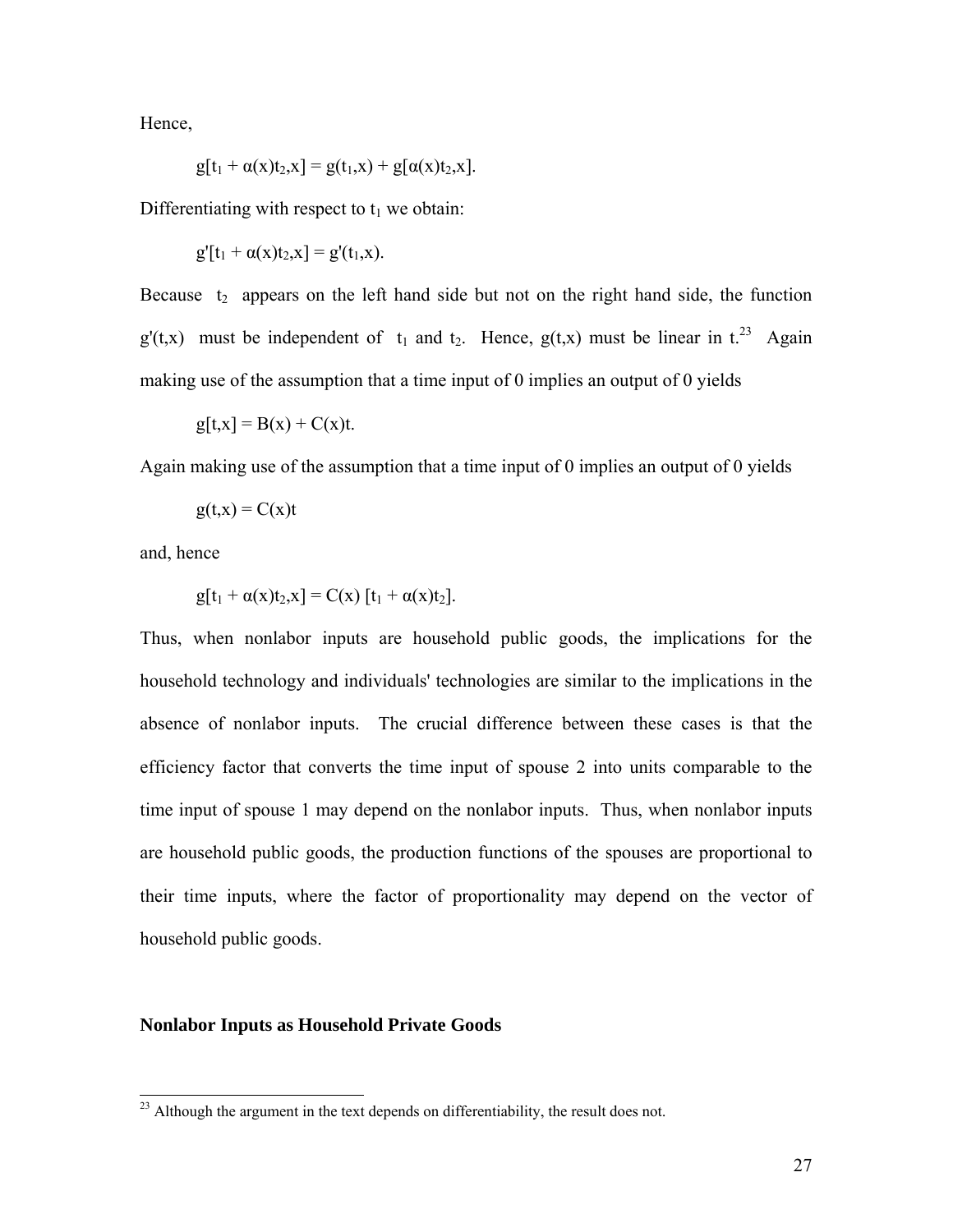I have some preliminary results on the case in which the nonlabor inputs are private goods that must be allocated between the spouses. Let  $y_1$  and  $y_2$  denote the allocation of nonlabor inputs to each spouse, where  $y_1 \ge 0$ ,  $y_2 \ge 0$ , and  $y_1 + y_2 = x$ . I assume that nonlabor inputs are allocated efficiently between the spouses, although the efficiency assumption is not innocuous.<sup>24</sup> Assuming that the household production function is additive, we write:

$$
g(t_1,t_2,x) = f^1(t_1,y_1) + f^2(t_2,y_2),
$$

where  $y_1$  and  $y_2$  denote the efficient allocation of x between the spouses.

 Combining the assumption that the household production function is additive with the assumption that the time inputs of the spouses are perfect substitutes, we obtain:

$$
g(t_1,t_2,x) = g[t_1 + \alpha t_2,x] = f^{1}(t_1,y_1) + f^{2}(t_2,y_2).
$$

Again assuming that these technologies have the property that if the labor input is 0, then the output is 0, we obtain

$$
g(t,x) = f1(t,x) \text{ and}
$$

$$
g(\alpha t, x) = f2(t,x).
$$

The easy case is one in which  $\alpha$  is a constant independent of x. I have not yet characterized the general case in which  $\alpha$  depends on x.

 That is, provided we measure the time inputs of the spouses in efficiency units, their production functions are identical. For example, if the wife's technology can be represented by a constant returns to scale Cobb-Douglas production function

$$
f^{1}(t,x) = At^{\beta}x^{1-\beta}
$$

<sup>&</sup>lt;sup>24</sup> The assumption that the constraint  $y_1 + y_2 \le x$  holds as an equality is not entirely innocuous either.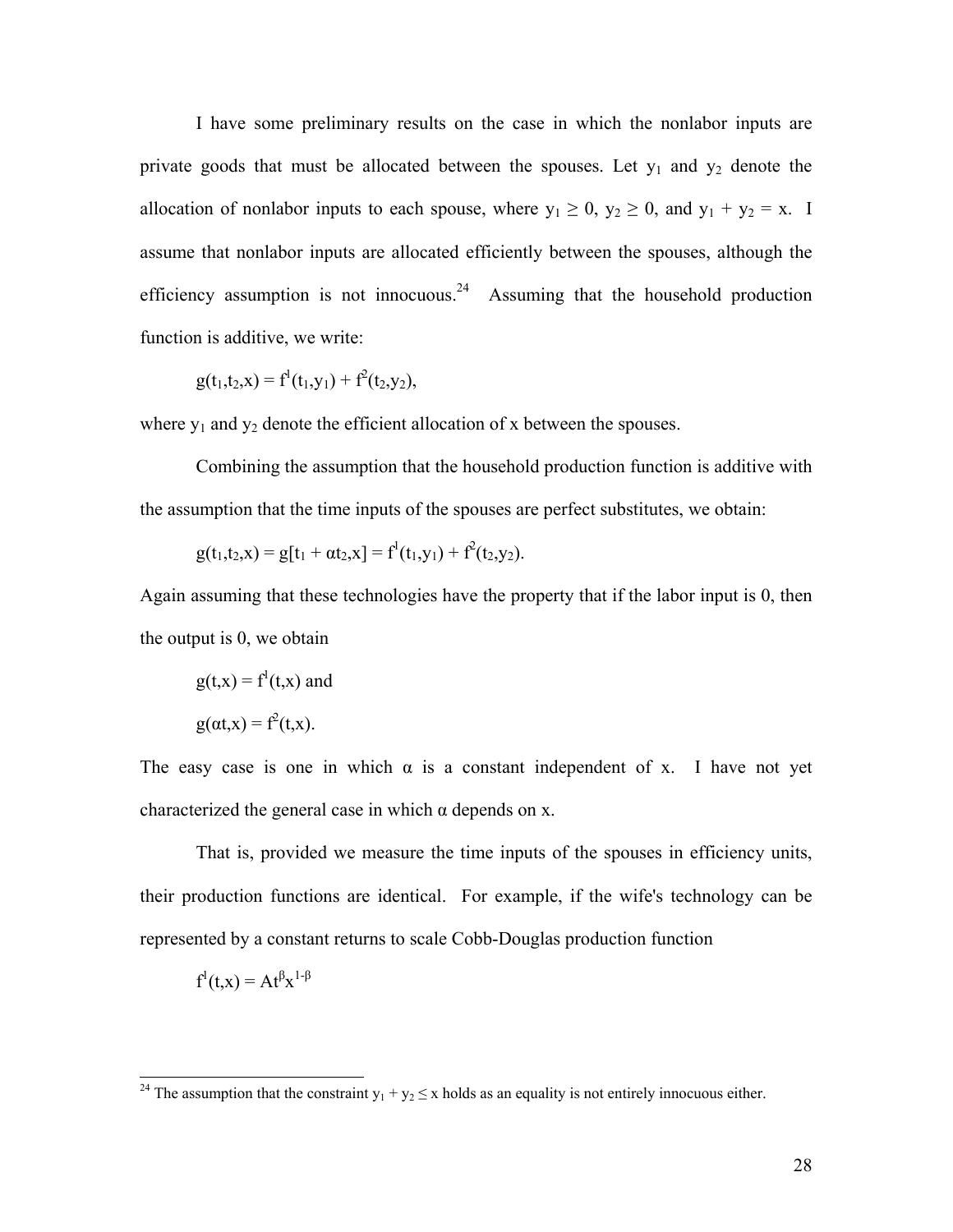then the husband's technology must be a constant returns to scale Cobb-Douglas production function with the same coefficient

$$
f^{2}(t,x) = A(\alpha t)^{\beta} y^{1-\beta}.
$$

This is an extremely strong restriction on the spouses' individual technologies: the only admissible difference is that an hour of one spouse's time may be equivalent to  $1/\alpha$ hours of the time of the other spouse. If the production functions exhibit constant returns to scale, then I have been able to show that efficiency requires the nonlabor inputs to be allocated in proportion to the labor inputs, where the latter are measured in efficiency units. That is,

$$
y_1 = t_1 x / (t_1 + \alpha t_2)
$$
 and  

$$
y_2 = \alpha t_2 x / (t_1 + \alpha t_2).
$$

I suspect that constant returns to scale or some closely-related restriction is implied by the assumptions that the household production function is additive and that the time inputs of the spouses are perfect substitutes, but I have not yet been able to prove it.

## **Conclusion**

 The household production model is the lens through which economists and many other social scientists view time allocation within households. Specialization, especially gender specialization, is a central empirical and theoretical issue. Becker's specialization claim -- in efficient married couple households, husbands specialize in the market sector and wives in the household sector -- dominates the theoretical landscape.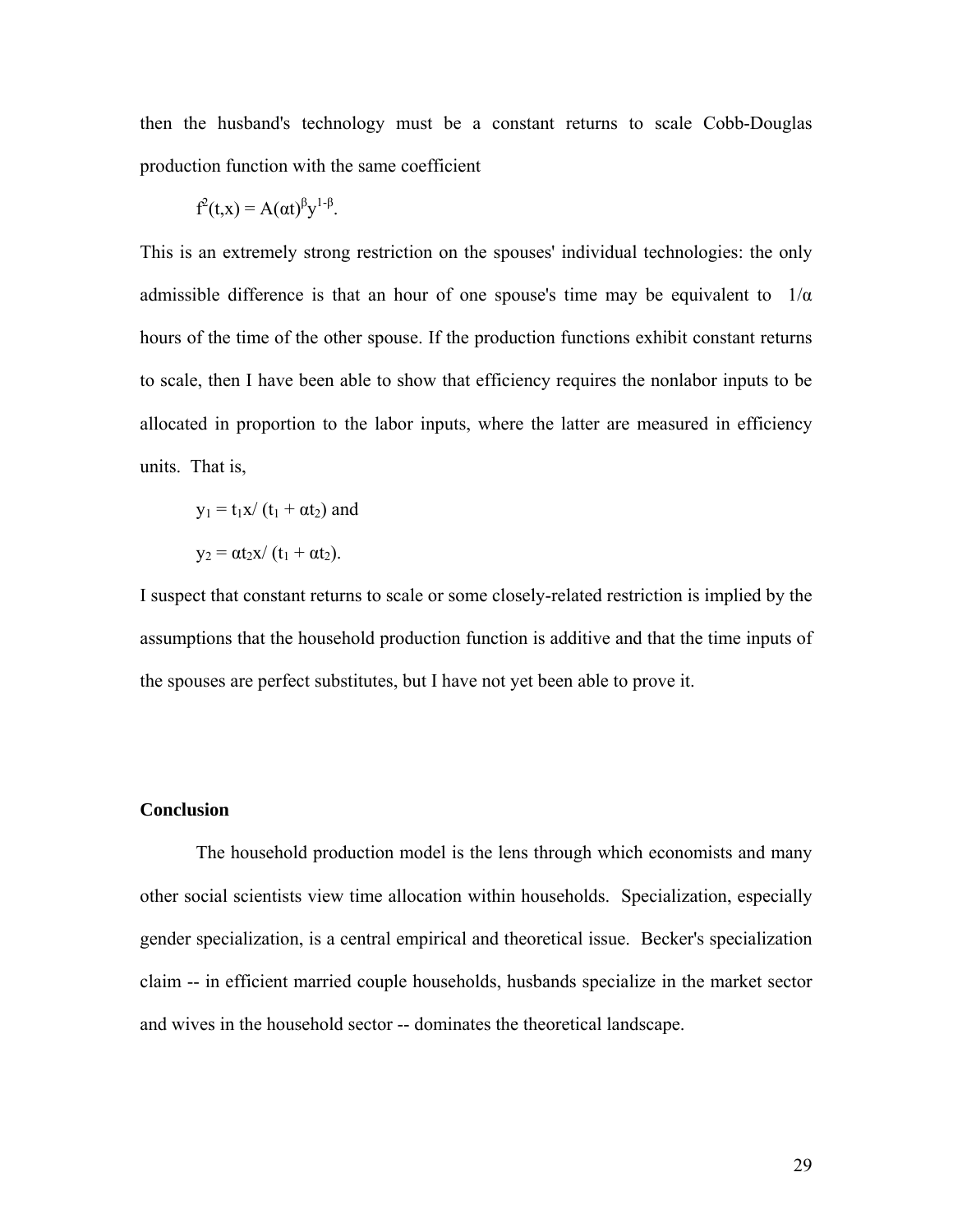I argue that specialization conclusions rest on auxiliary assumptions to which neither economic theory in general, nor the household production model in particular, have any commitment. These include assumptions about household preferences (e.g., the absence of "process benefits"), household technology (e.g., spouses' time inputs are perfect substitutes), and the number of "commodities" (e.g., one household commodity).

 I say that a household technology is "additive" if it is the sum of the individuals' technologies. Additivity is a simple and plausible assumption about the relationship between individuals' technologies and household technology. Decreasing returns to scale is also a plausible assumption about individuals' technologies: if individuals who increase the time they devote to an activity become tired or bored, and if this causes them to become less productive, then their production functions exhibit decreasing returns to scale. If household technology is additive and exhibits decreasing returns to scale, I show that production efficiency may require spouses to engage in side-by-side production rather than to specialize.

 Additivity and Becker's assumption that spouses' time inputs are perfect substitutes are compatible only in a very narrow class of cases. More specifically, if time is the only input into household production, then additivity and perfect substitutes imply that individuals' production functions and household production functions are linear in the spouses' time inputs.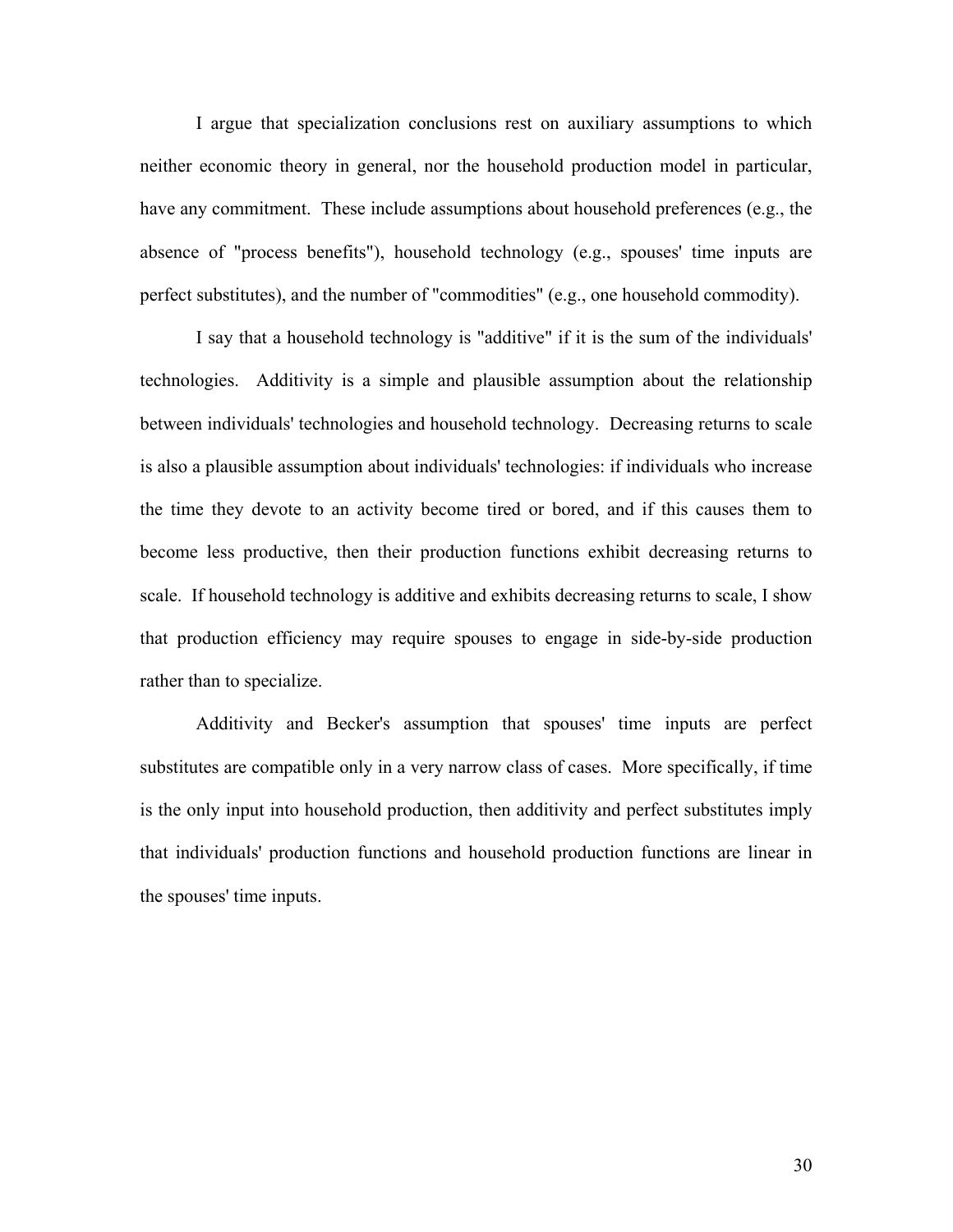## **References:**

Aczél, J., and J. Dhombres, *Functional Equations in Several Variables*, Cambridge: Cambridge University Press, 1989.

Akresh, Richard, "Understanding Pareto Inefficient Intrahousehold Allocations," IZA Discussion Paper No. 1858, May 2006.

Becker, Gary S., A Theory of the Allocation of Time," *Economic Journal*, Vol. 75, No. 299, (September 1965), 493-517.

Becker, Gary S., "Human Capital, Effort, and the Sexual Division of Labor," *Journal of Labor Economics*, Vol. 3, No. 1, pt. 2, (January 1985), S33-S58.

Becker, Gary S., *A Treatise on the Family*, Cambridge: Harvard University Press, Enlarged edition, 1991.

Ben-Porath, Yoram, "The F-Connection: Families, Friends, and Firms and the Organization of Exchange," Population and Development Review, Vol. 6, No. 1 (March 1980), 1-30.

Bonke, Jens, Mette Deding, Mette Lausten, and Leslie Stratton, "Intrahousehold Specialization in Housework in the United States and Denmark," IZA Working Paper No. 2777, May 2007.

Bourguignon, François, Martin Browning, Pierre-André Chiappori, and Valerie Lechene, "Intra Household Allocation of Consumption: A Model and some Evidence from French Data," *Annales d'Economie et de Statistique*, No. 29, (January/March 1993), 137-156.

Browning, Martin, François Bourguignon, Pierre-André Chiappori, and Valerie Lechene, "Income and Outcomes: A Structural Model of Intrahousehold Allocation," *Journal of Political Economy*, Vol. 102, No. 6, (December 1994), 1067-1096.

Ellickson Robert C., "Unpacking the Household: Informal Property Rights Around the Hearth," *Yale Law Journal*, Vol. 116, No. 2, (November 2006), 226-328.

Folbre, Nancy, "A Theory of the Misallocation of Time," in Folbre and Bittman (2004), 7-24.

Greenwood, Jeremy, Ananth Seshadri and Mehmet Yorukoglu, "Engines of Liberation," *Review of Economic Studies*, Vol. 72, No. 1, (January 2005), 109-133.

Lundberg, Shelly, "Gender and Household Decision-Making," Working paper presented at the University of Siena International School of Economic Research XVIII Workshop on Gender and Economics, July 2005.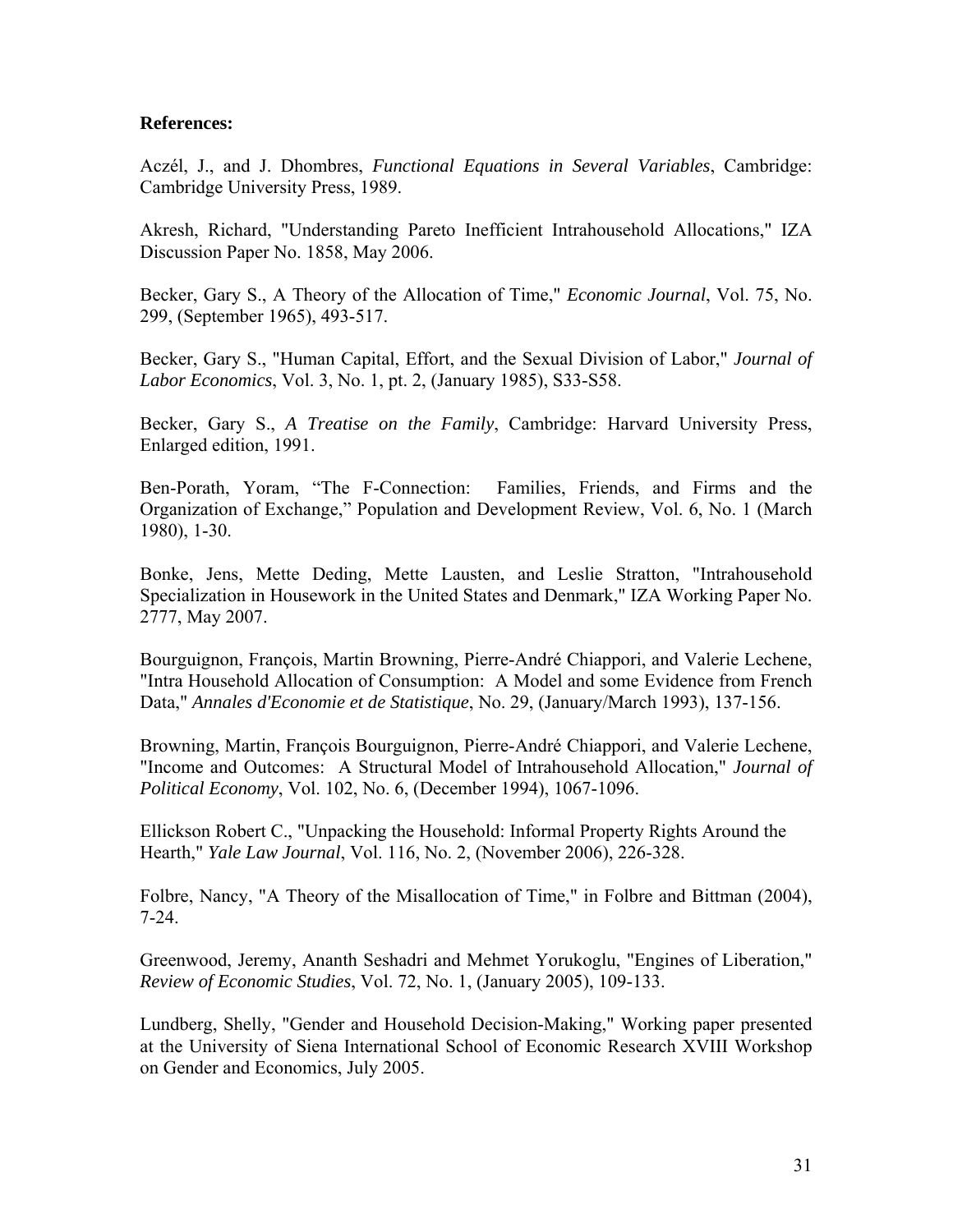Lundberg, Shelly and Robert A. Pollak, "Efficiency in Marriage," *Review of Economics of the Household*, Vol. 1, No. 3, (September 2003), 153-168.

Manser, Marilyn and Murray Brown, "Marriage and Household Decision-Making: A Bargaining Analysis," *International Economic Review*, Vol. 21, No. 1, (February 1980), 31-44.

McElroy, Marjorie B. and Mary J. Horney, "Nash-Bargained Household Decisions: Toward a Generalization of the Theory of Demand," *International Economic Review*, Vol. 22, No. 2, (June 1981), 333-349.

Mincer, Jacob, "Market Prices, Opportunity Costs, and Income Effects." In C. Christ et al., eds., *Measurement in Economics: Studies in Mathematical Economics and Econometrics in Memory of Yehuda Grunfeld*, Stanford: Stanford University Press, 1963. 67-82.

Nerlove, Mark, "Household and Economy: Toward a New Theory of Population and Economic Growth," *Journal of Political Economy*, Vol. 83, No.2, Part II, (March/April 1974), S200-S218.

Pollak, Robert A., "Gary Becker's Contributions to Family and Household Economics," *Review of Economics of the Household*, Vol. 1, No 1-2 (January-April 2003), 111-141.

Pollak, Robert A., "Samuelson's 'Dr. Jekyll and Mrs. Jekyll' Problem: A Difficulty in the Concept of the Consumer." In M. Szenberg, L. Ramrattan, and A. Gottesman, eds., *Samuelsonian Economics and the Twenty-First Century*, Oxford: Oxford University Press, 2006, 116-126.

Pollak, Robert A. "Bargaining Around the Hearth," *Yale Law Journal Pocket Part* (2007)

Pollak, Robert A., and Michael L. Wachter, "The Relevance of the Household Production Function and Its Implications for the Allocation of Time," *Journal of Political Economy*, Vol. 83, No. 2, (April l975), 255-277.

Reid Margaret G., *Economics of Household Production*, New York: John Wiley & Sons Inc., 1934.

Samuelson, Paul A., "Social Indifference Curves," *Quarterly Journal of Economics*, Vol. 70, No. 1, (February 1956), 1-22.

Stratton, Leslie S., "The Degree of Intrahousehold Specialization in Housework and How Specialization Varies Across Couple Households," May 2005.

Udry, Christopher, "Gender, Agricultural Production and the Theory of the Household," *Journal of Political Economy*, Vol. 104, No. 5, (October 1996), 1010-1046.